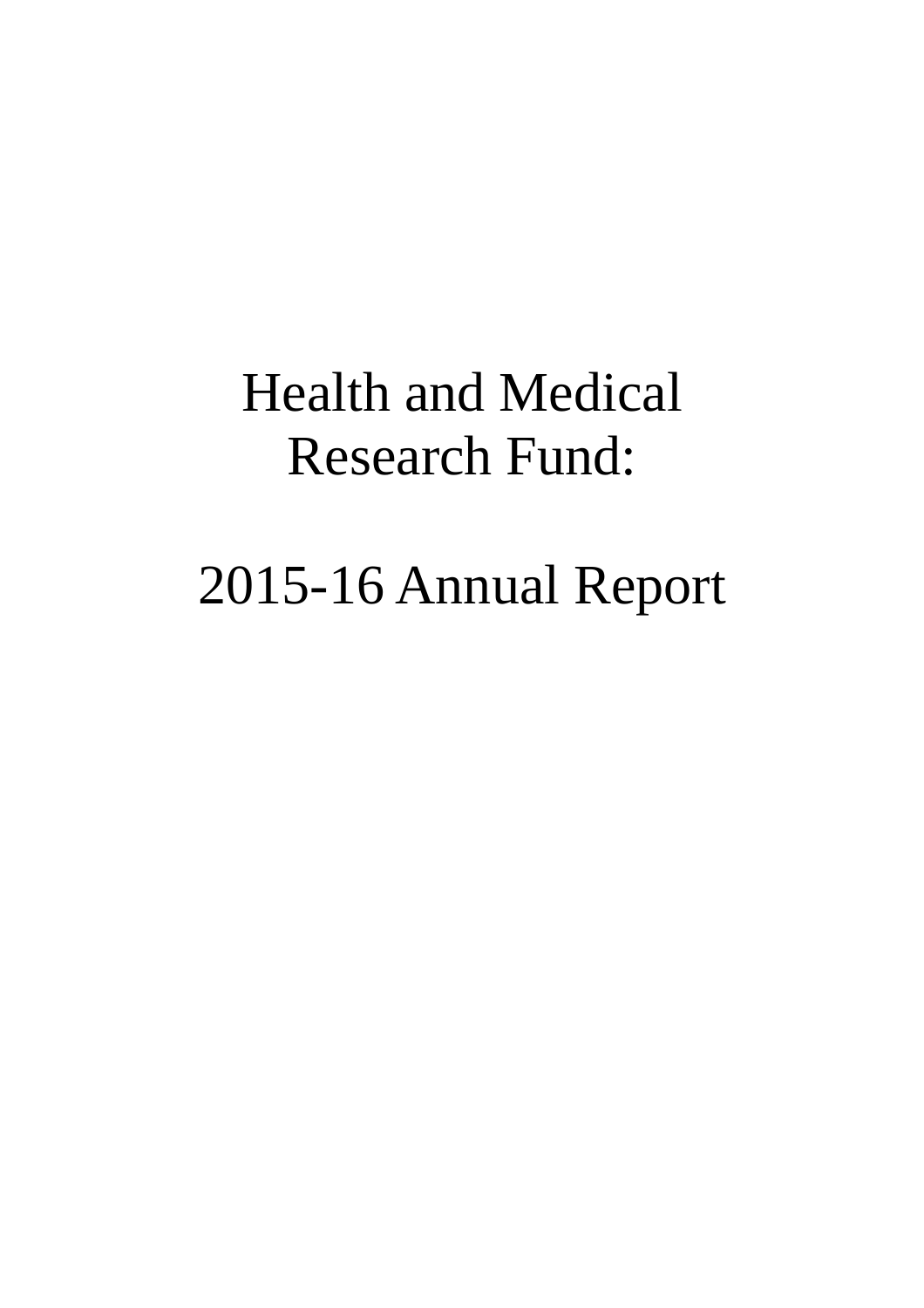# **Contents**

| <b>Membership of the Research Council, the Grant Review</b>   |  |
|---------------------------------------------------------------|--|
| <b>Board Executive and the Grant Review Board</b>             |  |
| <b>Thematic Priorities of the Health and Medical Research</b> |  |
|                                                               |  |
| <b>Financial Report for the year ended 31 March 2016</b>      |  |
|                                                               |  |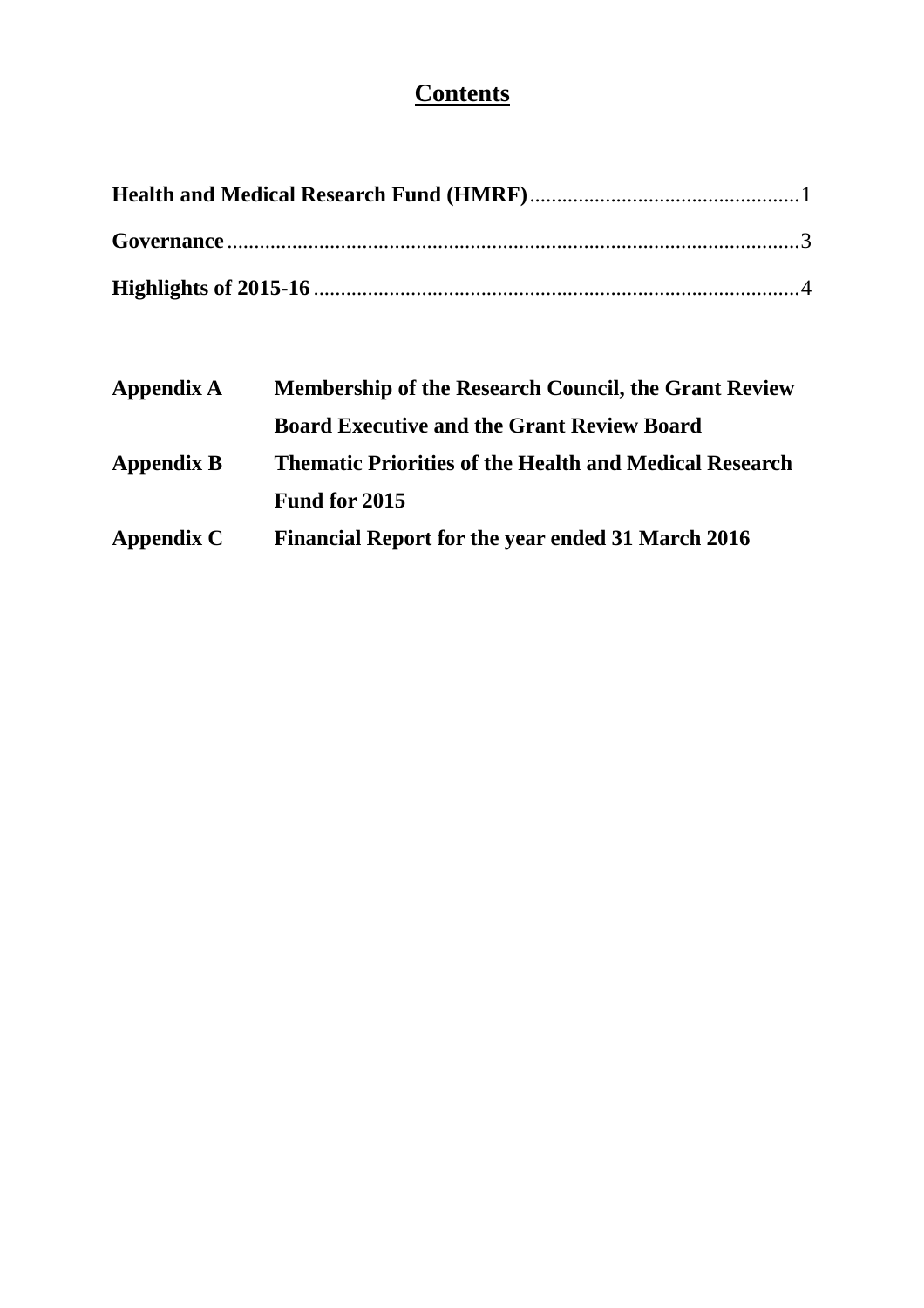# **Health and Medical Research Fund (HMRF)**

On 9 December 2011, Legislative Council Finance Committee approved a new commitment of \$1,415 million for setting up the HMRF, by consolidating the former Health and Health Services Research Fund (HHSRF) and the former Research Fund for the Control of Infectious Diseases (RFCID), with a broadened scope for funding health and medical research in Hong Kong. Research projects funded under the former HHSRF and the former RFCID have been subsumed under the HMRF. The commitment is comprised of an injection of \$1,000 million and unexpended balances of the former HHSRF and the former RFCID amounting to \$190.8 million and \$225 million respectively during the establishment.

The HMRF aims to build research capacity and to encourage, facilitate and support health and medical research to inform health policies, improve population health, strengthen the health system, enhance healthcare practices, advance standard and quality of care, and promote clinical excellence, through generation and application of evidence-based scientific knowledge derived from local research in health and medicine. It provides funding support for health and medical research activities, research infrastructure and research capacity building in Hong Kong in various forms, including investigator-initiated research projects and government-commissioned research programmes.

The HMRF, steered by the Research Council (RC), supports health and medical research in the following broad areas:

- (a) public health, human health and health services (e.g. primary care, non-communicable diseases, Chinese medicine, etc.) (previously funded by HHSRF);
- (b) prevention, treatment and control of infectious diseases, in particular emerging and re-emerging infectious diseases (previously funded by RFCID); and
- (c) advanced medical research in the fields of paediatrics, neuroscience, clinical genetics and clinical trials (a broadened scope under the HMRF).

It provides funding support for the following types of projects:

- (a) Investigator-initiated projects (\$1,200,000) to support studies from individual researchers in response to "open call" invitations for research grant applications guided by reference to the research areas and thematic priorities.
- (b) Government-commissioned studies to support specific programmes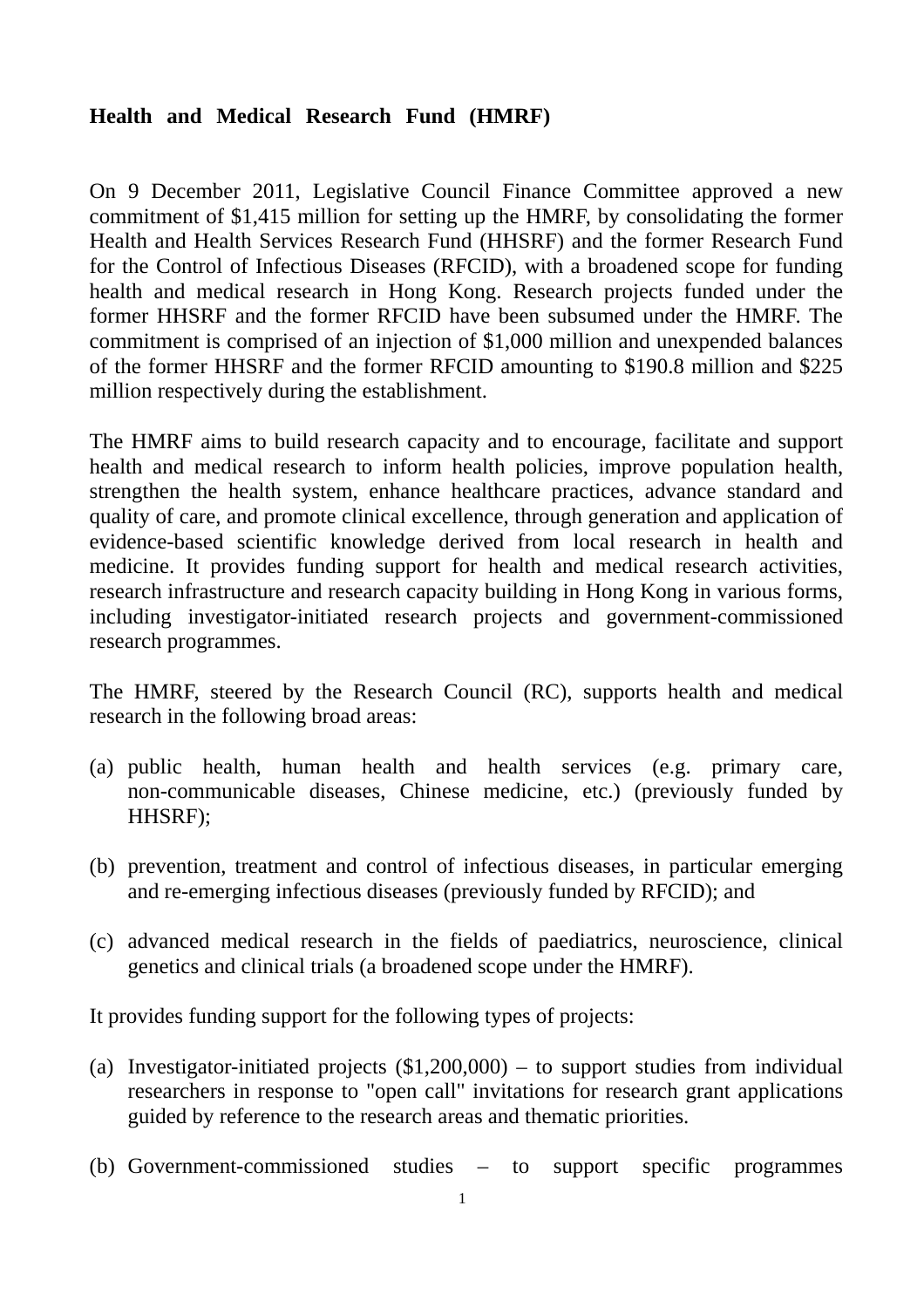support policy formulation, address specific issues, assess needs and threats, etc. commissioned to, inter alia, build research capacity, fill knowledge gaps, Funding may cover research projects, facilities, infrastructure and other capacity building initiatives as appropriate.

(c) Research fellowships (\$1,200,000) - to enhance research capability and build research capacity to facilitate the translation of knowledge into formulation of health policy and clinical practice. Research fellowships will be awarded to eligible candidates covering a range of research areas and specialties on the advice of the RC.

In general, members of any discipline or profession in the health or health-related field can apply for research funding through investigator-initiated projects. Grants may be awarded for research in tertiary institutions, hospitals, medical schools or other appropriate centres, units or services. Members of other disciplines, such as social welfare and education may also apply if the proposed research is within the ambit of the HMRF.

- (a) Research applications are assessed by a stringent two-tier review process, first by external referees, and then by the Grant Review Board (GRB) according to the criteria set out below-
	- originality of the research topic
	- relevance to the scope of funding and thematic priorities
	- significance of the research question
	- quality of scientific content
	- credibility for study design and method
	- feasibility of the intended project
	- research ethics
	- translational potential/value
- (b) The GRB will also take into account the past performance and track records of the grant applicants, research capability of the administering institution, and the proposal's value for money when considering the funding recommendation. The RC will review and endorse the funding recommendations of the GRB. The GRB will provide specific feedback for each application.

In addition, the HMRF organises Health Research Symposium from time to time for researchers and health care professionals to share their knowledge and achievements in various research topics, and acknowledge the outstanding research projects funded by the HMRF. The upcoming Health Research Symposium will be held in 2017.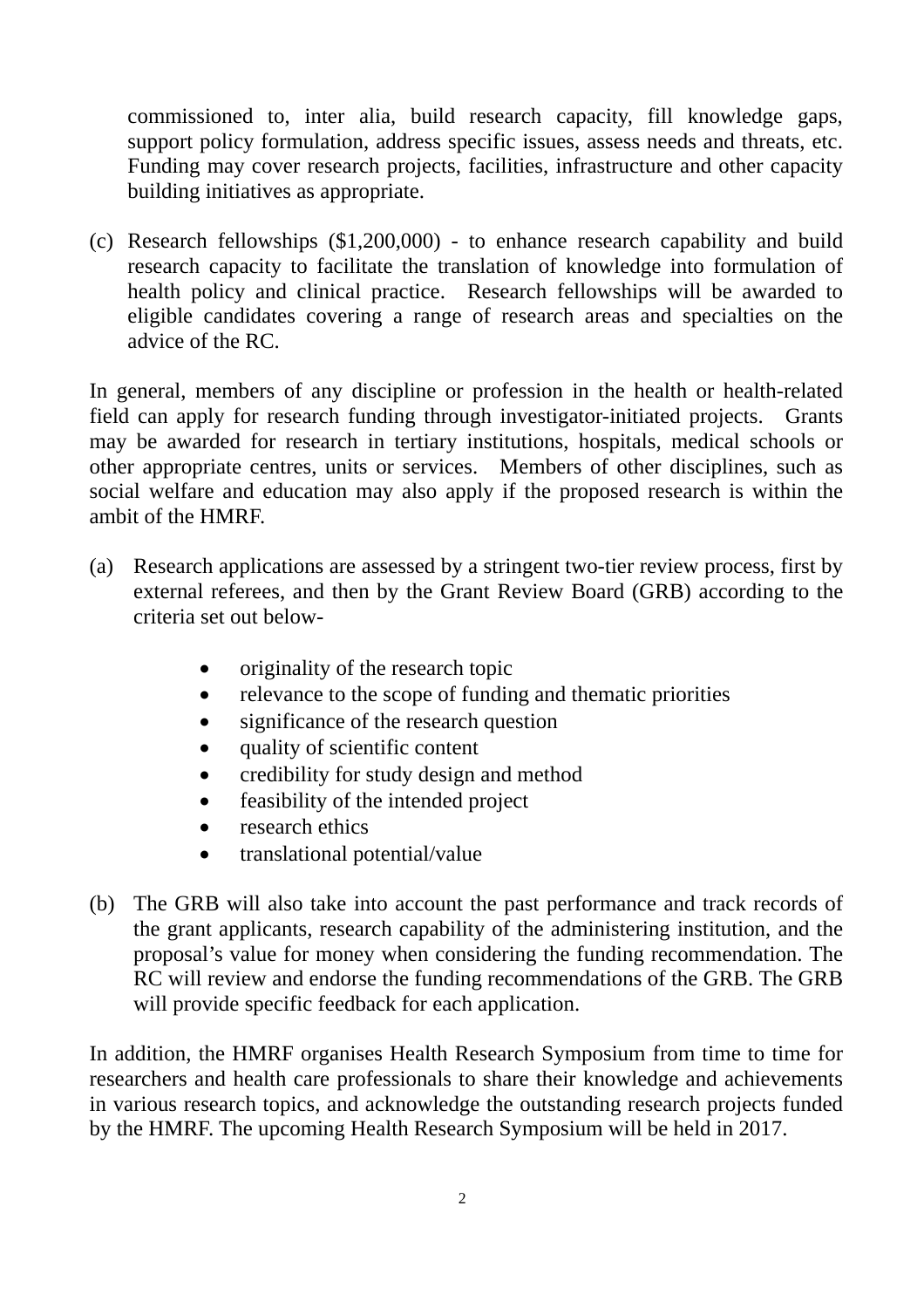## **Governance**



Chaired by the Secretary for Food and Health, the RC is responsible for providing strategic steer for funding health and medical research, and overseeing the administration of the HMRF including the allocation of funds for approved grants. Its terms of reference are as follows –

- (a) to determine research agenda and funding control mechanism of the HMRF;
- (b) to approve procedures for inviting, and criteria for vetting research applications;
- (c) to approve standard terms and conditions for grant-holders;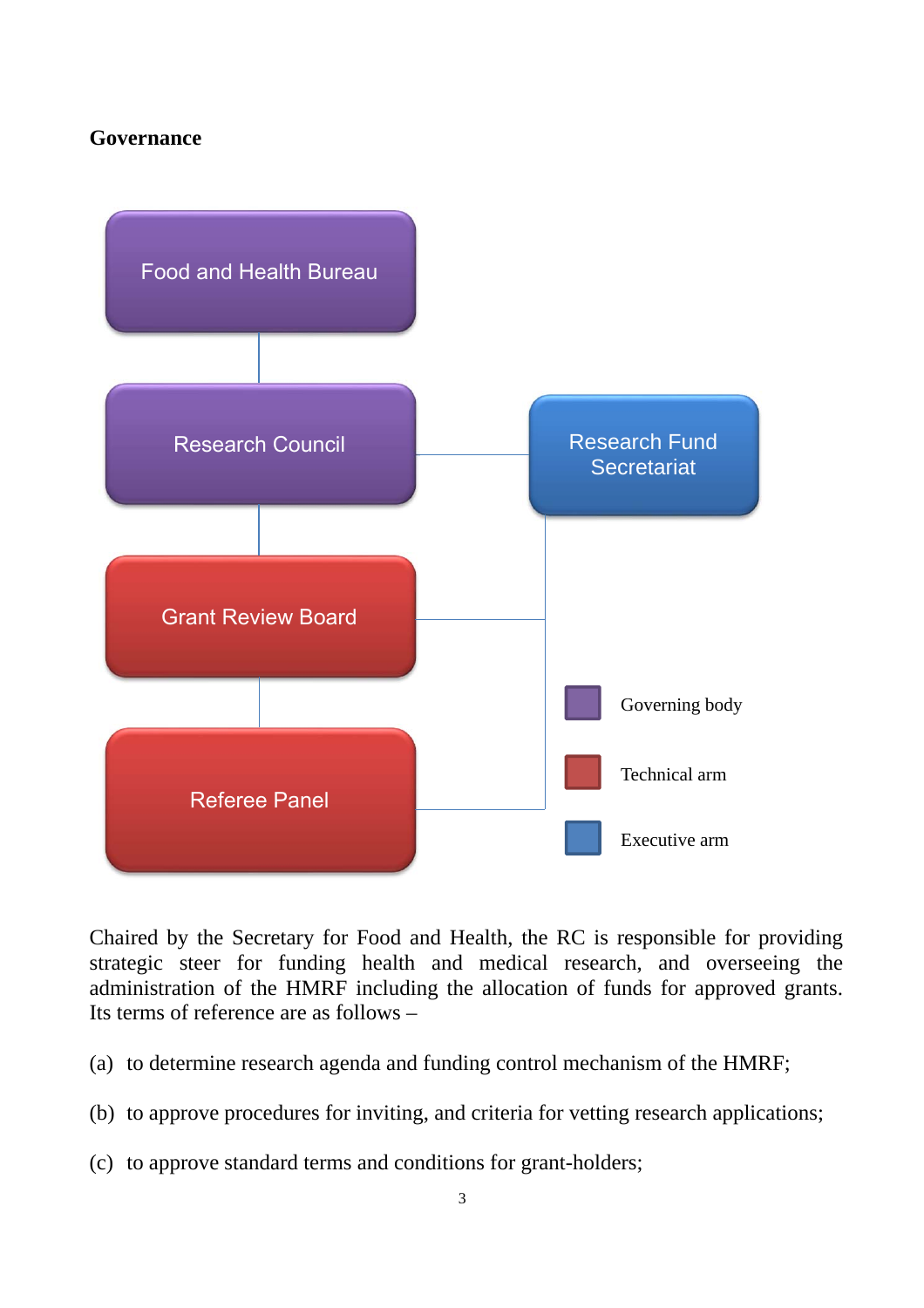- (d) to approve funding allocation after peer-review process;
- (e) to approve processes for the ongoing monitoring and evaluation of approved research projects;
- (f) to establish the GRB to carry out the technical work of the RC; and
- (g) to disseminate key findings of funded projects.

The RC is supported by the GRB, the GRB Executive (GRBE) and the Referee Panel for technical inputs. Individual members of the Referee Panel are selected according to their specific field of expertise to review grant applications.

The membership of the RC, GRBE and GRB is at *Appendix A*. Their operation is supported by the Research Fund Secretariat of the Research Office under the Food and Health Bureau.

# **Highlights of 2015-16**

# *2015 HMRF Open Call*

The 2015 Open Call was issued in December 2015 and by the closing date of 31 March 2016, a total of 806 funding applications were received. In accordance with the updated thematic priorities (*Appendix B*) and the established assessment criteria, the GRB's funding recommendations will be considered by the RC. Funding results will be announced in November 2016.

During the year, final reports of 104 completed projects were assessed by circulation.

# *Investigator-initiated Research Projects*

 re-emerging infectious diseases, antimicrobial resistance, vaccination programmes; 4 Of the 1,249 Investigator-initiated Research Projects funded under the HMRF, 753 projects have been completed. The research topics cover management and prevention of major non-communicable diseases including cardiovascular illnesses, cerebrovascular diseases, cancers; modifiable lifestyle factors including tobacco control, alcohol consumption behaviour and harm, mental health, injury prevention, exercise and health, sleep deprivation and environmental pollution; health services including primary care, chronic disease management and palliative care, elderly care and Chinese medicine; epidemiology, surveillance and control of emerging and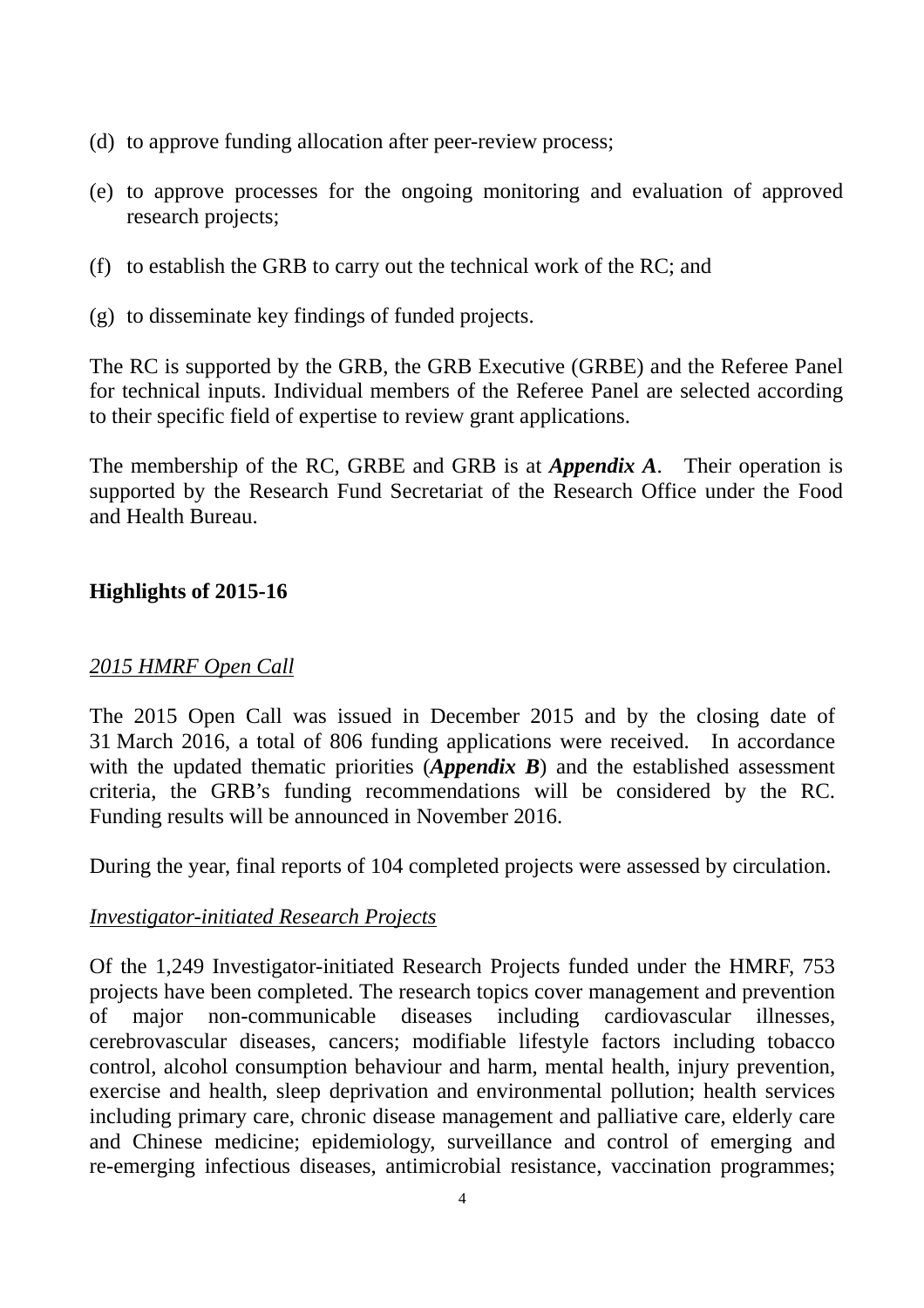paediatrics, neurosciences and clinical genetics.

# *Government-commissioned Research Programmes*

Four portfolios of commissioned programmes on quality of healthcare for the ageing, risk of breast cancer in Hong Kong and evaluation of Government's colorectal cancer screening pilot programme have been approved during the year. Research areas of programmes approved in the previous years include healthcare manpower planning and projection, regulatory framework for healthcare professionals, Phase I Clinical Trials Centres, emerging Influenza A viruses with epidemic potential and control of infectious diseases Phase III.

During the year nine portfolios have been completed and the results of seven completed portfolios have been disseminated to relevant health policy teams and healthcare services providers.

# *Research Fellowships Scheme*

The Research Fellowship Scheme aims to support researchers or professionals in their early to mid-career to enhance their skills in health and medical research. Tertiary institutions were invited to nominate fellowship applicants. The grant ceiling per award is \$1.2 million including \$0.2 million for local/overseas training/attachment relating to health services or public health, in particular public health policy topics. The specialised skills obtained from the training should be applied to the research project proposed in the application. The first open call was issued in August 2015 and five awards were approved for funding.

# *Financial Position*

The cash balance of the HMRF as at 31 March 2016 is \$1,012 million, with an uncommitted funding balance of \$316.8 million (i.e. funding available for new projects/programmes). The financial position for the HMRF for the 2015-16 financial year is at *Appendix C*.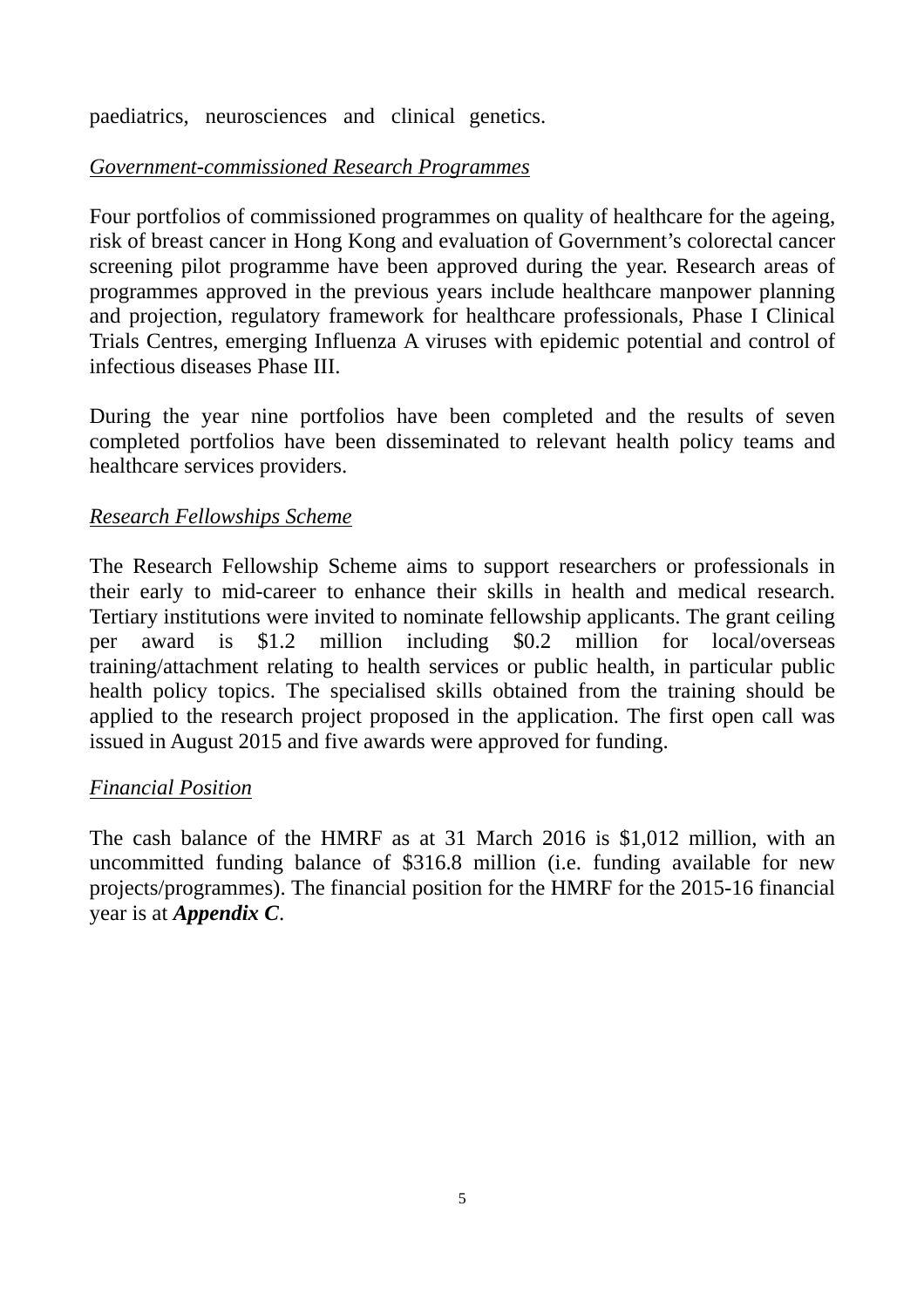# **Membership of the Research Council, the Grant Review Board Executive and the Grant Review Board (as at 31 March 2016)**

## *(A) Research Council*

## **Chairman**

Secretary for Food and Health (or Permanent Secretary for Health)

## **Members**

Prof Francis CHAN Ka-leung

Prof Annie CHEUNG Nga-yin

Prof FOK Tai-fai

Prof David HUI Shu-cheong

Prof Mary IP Sau-man

Prof Nancy IP Yuk-yu

Prof LAU Yu-lung

Prof Diana LEE Tze-fan

Prof Gabriel M LEUNG

Prof Dennis LO Yuk-ming

Prof Alex MOLASIOTIS

Prof Joseph Sriyal Malik PEIRIS

Prof Paul TAM Kwong-hang

Dr Dominic TSANG Ngai-chong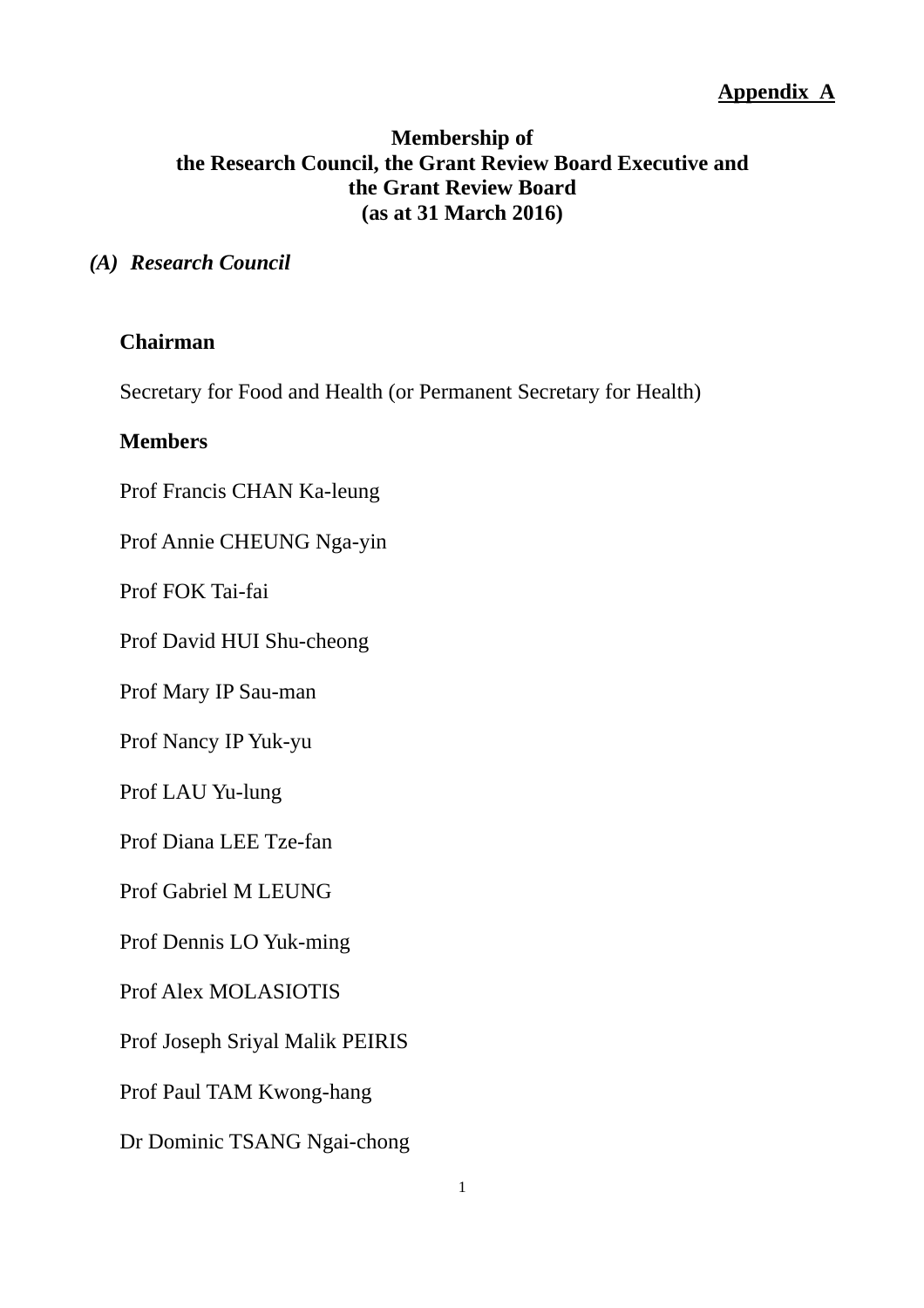# Prof Maurice YAP Keng-hung

Prof YEOH Eng-kiong

Dr YU Wai-cho

Director of Health (or representative)

Chief Executive of Hospital Authority (or representative)

# **Secretary**

Head of Research Office Food and Health Bureau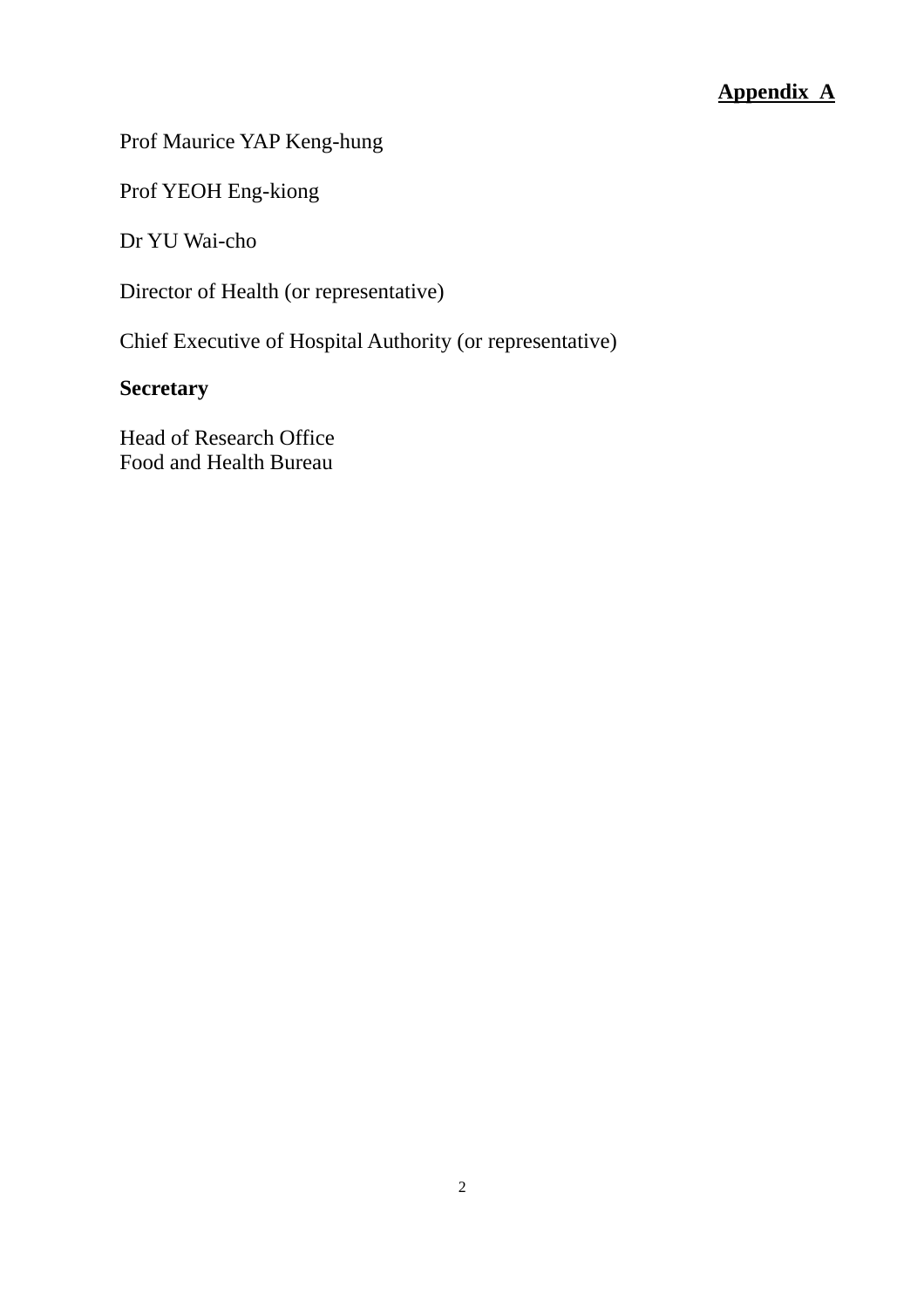## *(B) Grant Review Board Executive*

## *Terms of Reference:*

The terms of reference of the Grant Review Board Executive are:

- (a) to assess and recommend action (on behalf of the GRB) on requests for additional funds, budget revision and/or reallocation, changes to study design or methods, and changes to the principal applicant or administering institution;
- (b) to monitor the quality of the peer review including the assignment of referees to grants for review;
- (c) to monitor the response of grant applicants and grant holders to requests by the GRB;
- (d) to evaluate and advise the GRB regarding changes to the grant or final report review process; and
- (e) to advise the Research Fund Secretariat on the monitoring of the progress of current research projects.

## **Members**

Dr Felix CHAN Hon-wai

Prof Francis CHAN Ka-leung

Prof David HUI Shu-cheong

Prof Nancy IP Yuk-yu

Prof Timothy KWOK Chi-yui

Prof Cindy LAM Lo-kuen

Prof LAU Yu-lung

Prof Gabriel M LEUNG

Dr Patrick LI Chung-ki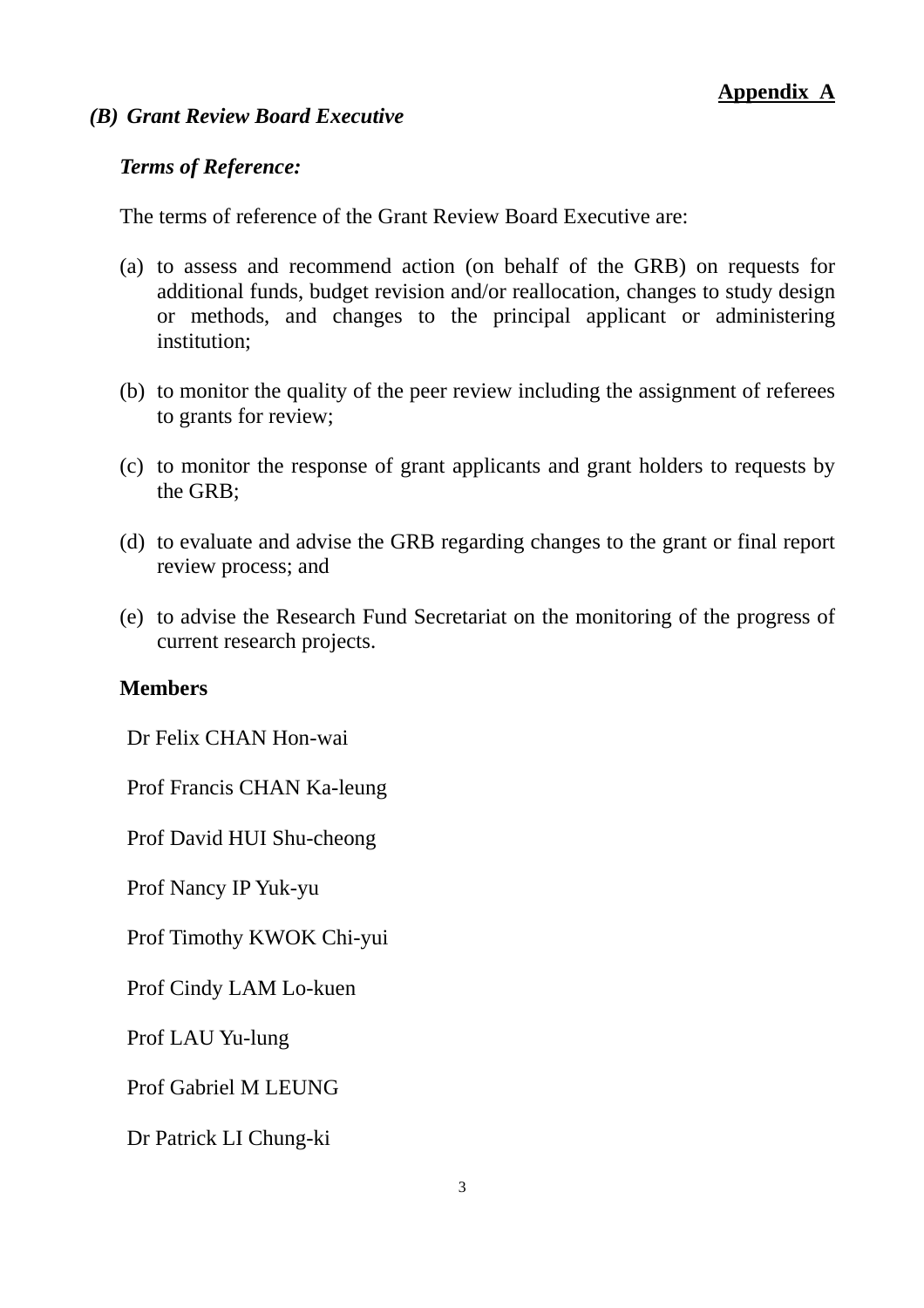Prof Dennis LO Yuk-ming

Dr Dominic TSANG Ngai-chong

Prof YEOH Eng-kiong

Prof YIP Shea-ping

Prof YUEN Kwok-yung

## *(C)Grant Review Board*

## *Terms of Reference:*

The terms of reference of the Grant Review Board are:

- (a) to set Standard Operating Procedures for the grant submission and review process, and the assessment and dissemination of final reports;
- (b) to distribute guidelines for the formulation of research proposals, grant applications and the submission of final and dissemination reports;
- (c) to review and assess applications and recommend projects for funding;
- (d) to review and assess final and dissemination reports;
- (e) to promote the development of research in the areas of health & health services, controlling infectious diseases and advanced medicine in the wider community;
- (f) to monitor the progress of approved projects; and
- (g) to monitor the financial performance of approved projects.

## **Members**

Prof Anil Tejbhan AHUJA

Dr Alma AU May-lan

Dr AU YEUNG Tung-wai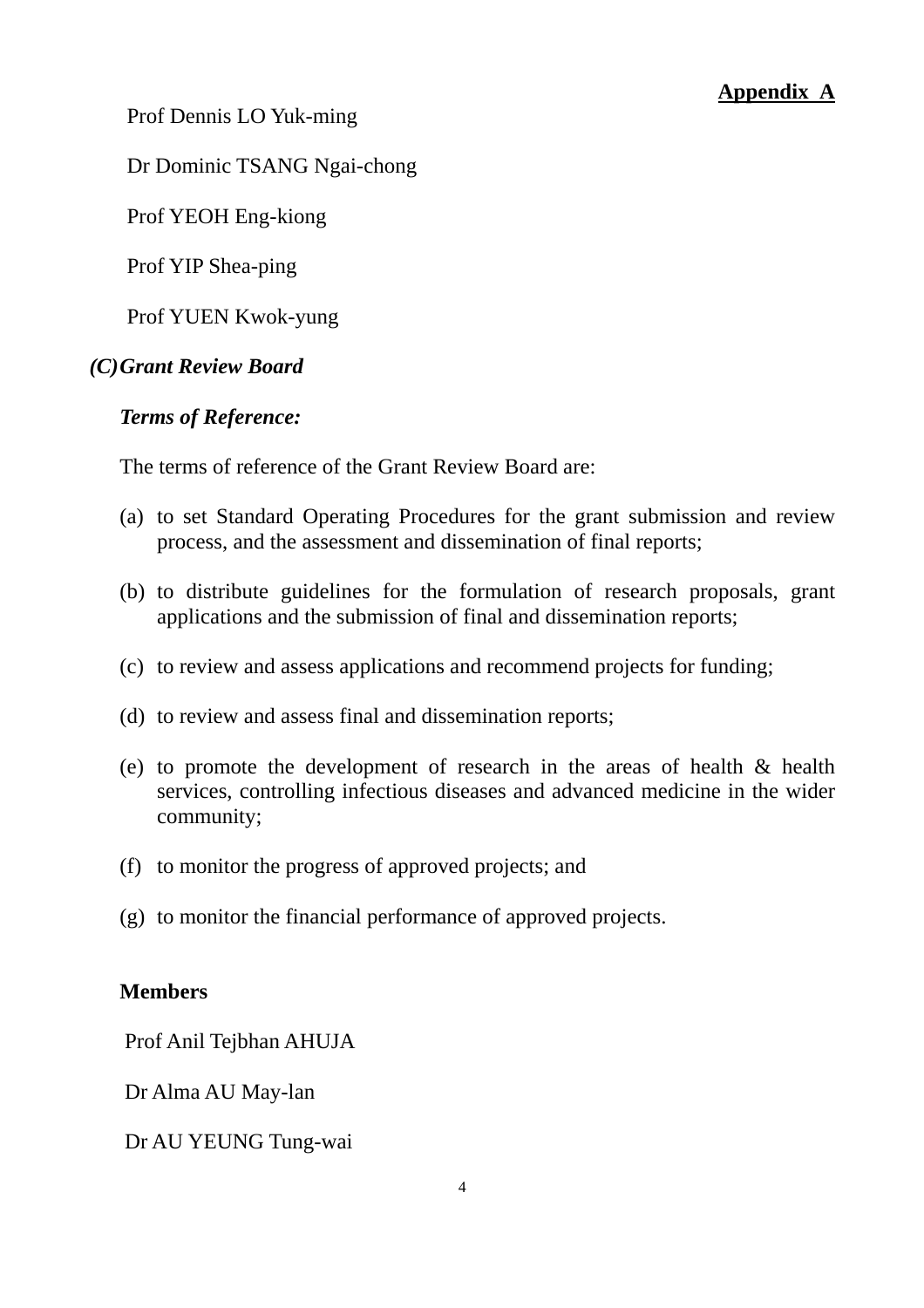Prof John BACON SHONE

Prof Iris Frances Forster BENZIE

Prof BIAN Zhao-xiang

Prof Kenneth BOHELER

Prof CAI Zongwei

Prof CHAIR Sek-ying

Prof Chetwyn CHAN Che-hin

Prof Godfrey CHAN Chi-fung

Prof Juliana CHAN Chung-ngor

Dr CHAN Engle Angela

Prof Henry CHAN Hin-lee

Dr Karen CHAN Kar-loen

Prof Paul CHAN Kay-sheung

Prof Allen CHAN Kwan-chee

Prof Andrew CHAN Man-lok

Prof Daniel CHAN Tak-mao

Dr CHAN Wai-chi

Dr Johnny CHAN Wai-man

Prof CHAN Wai-yee

Prof CHAN Ying-shing

Prof Emily CHAN Ying-yang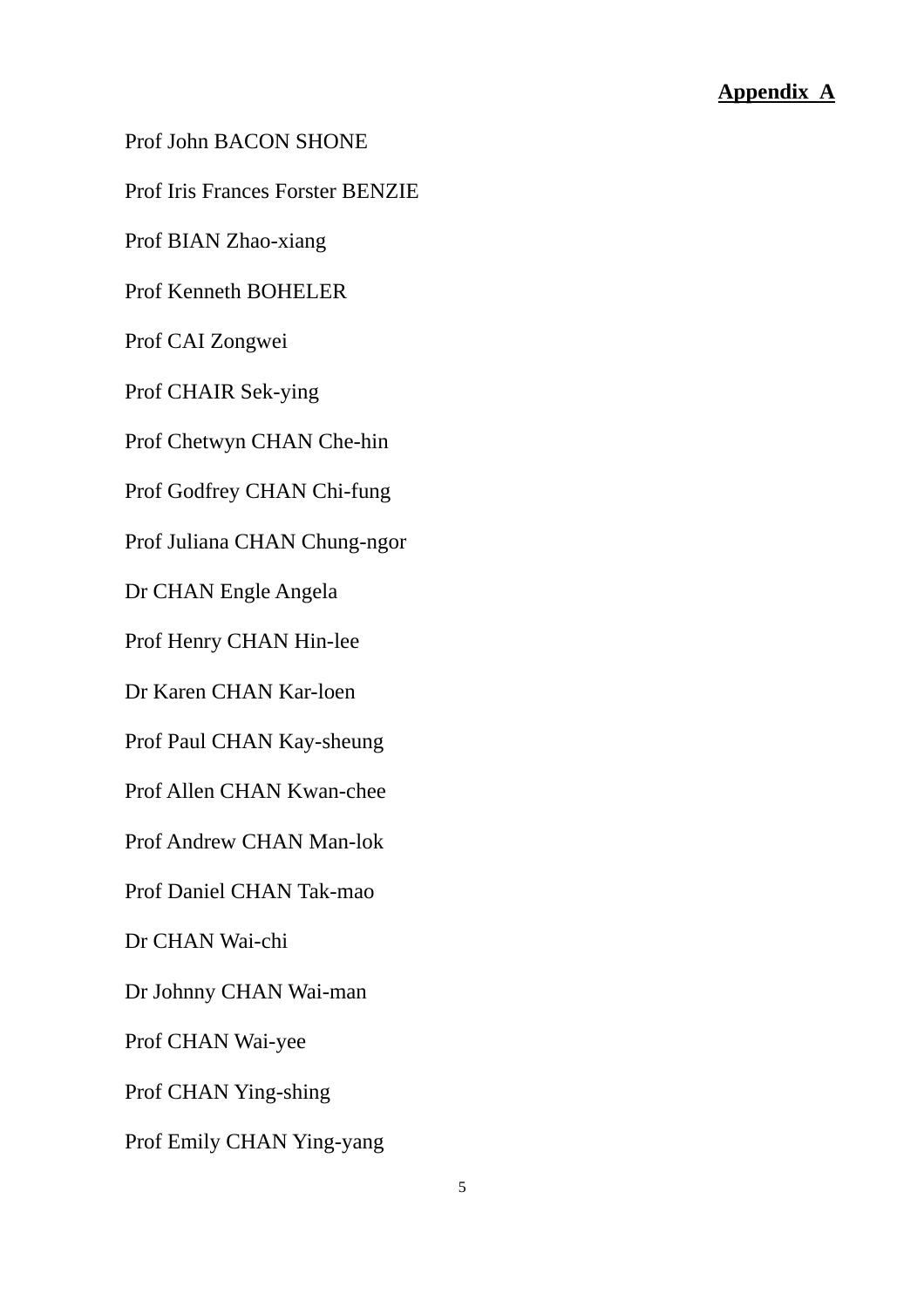Prof Kathryn CHEAH Song-eng

Prof Gladys CHEING Lai-ying

Dr CHEN Honglin

Dr CHEN Zhiwei

Prof Christopher CHENG Hon-ki

Dr CHEUNG Kin

Prof Bernard CHEUNG Man-yung

Prof Annie CHEUNG Nga-yin

Prof Raymond CHEUNG Tak-fai

Prof CHEUNG Yiu-fai

Prof CHIEN Wai-tong

Prof James CHIM Chor-sang

Dr Wilson CHING Yick-pang

Dr CHOI Cheung-hei

Prof Winnie CHU Chiu-wing

Dr Brian CHUNG Hon-yin

Prof Tony CHUNG Kwok-hung

Dr Benjamin John COWLING

Prof Richard FIELDING

Dr Daniel FONG Yee-tak

Prof FUNG Kwok-pui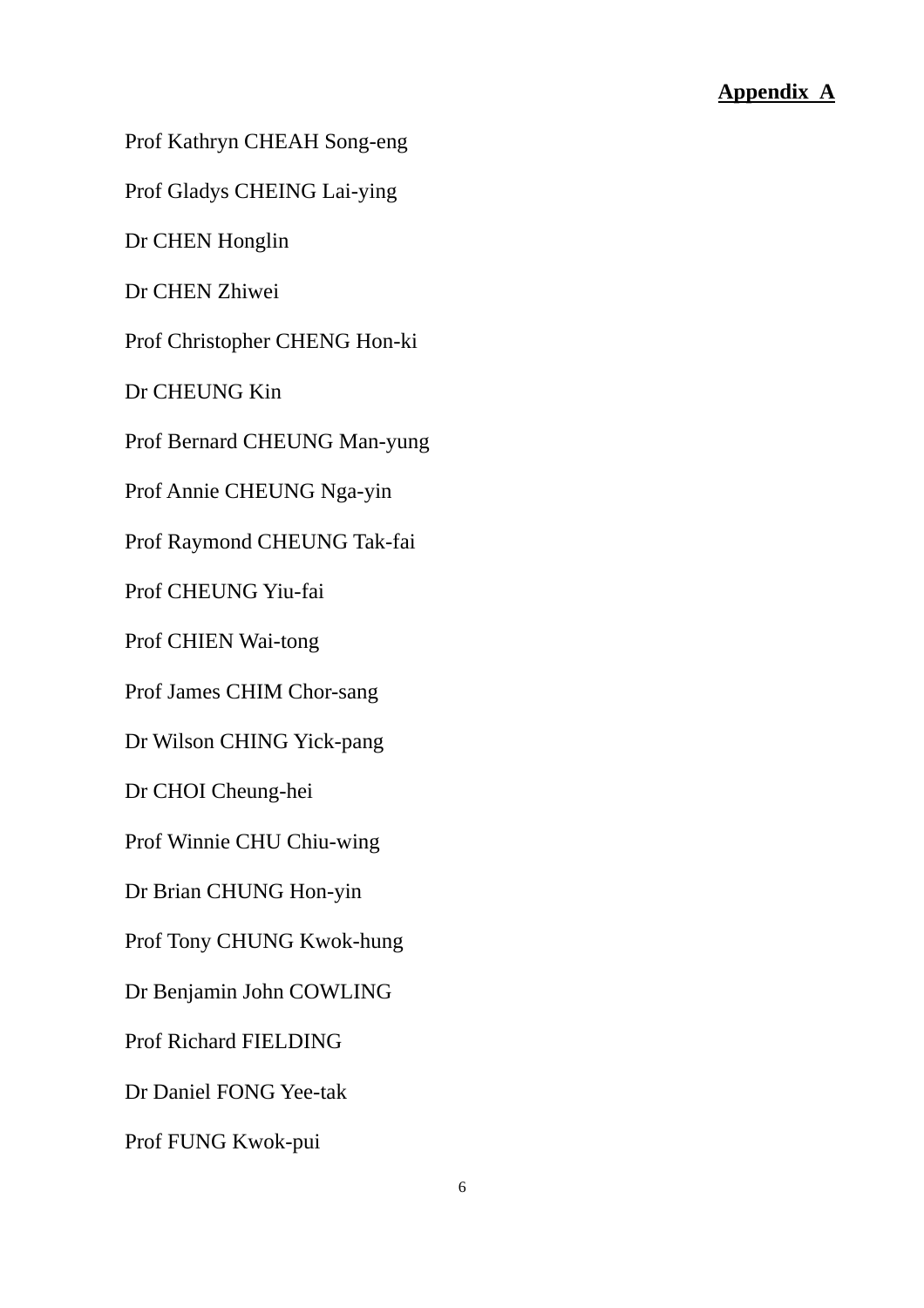Prof Tony GIN

Dr William B GOGGINS

Prof James GRIFFITH

Prof Sian Meryl GRIFFITHS

Prof GUAN Yi

Prof Joseph HARWELL

Prof Karl HERRUP

Dr HO King-man

Dr HO Lai-ming

Dr HO Pak-leung

Dr Daniel HO Sai-yin

Prof HUANG Yu

Prof Mamie HUI

Dr Ivan HUNG Fan-ngai

Dr Dennis IP Kai-ming

Prof Margaret IP

Prof Mary IP Sau-man

Dr Patrick IP

Prof JIN Dong-yan

Dr Janice M JOHNSTON

Prof KHONG Pek-lan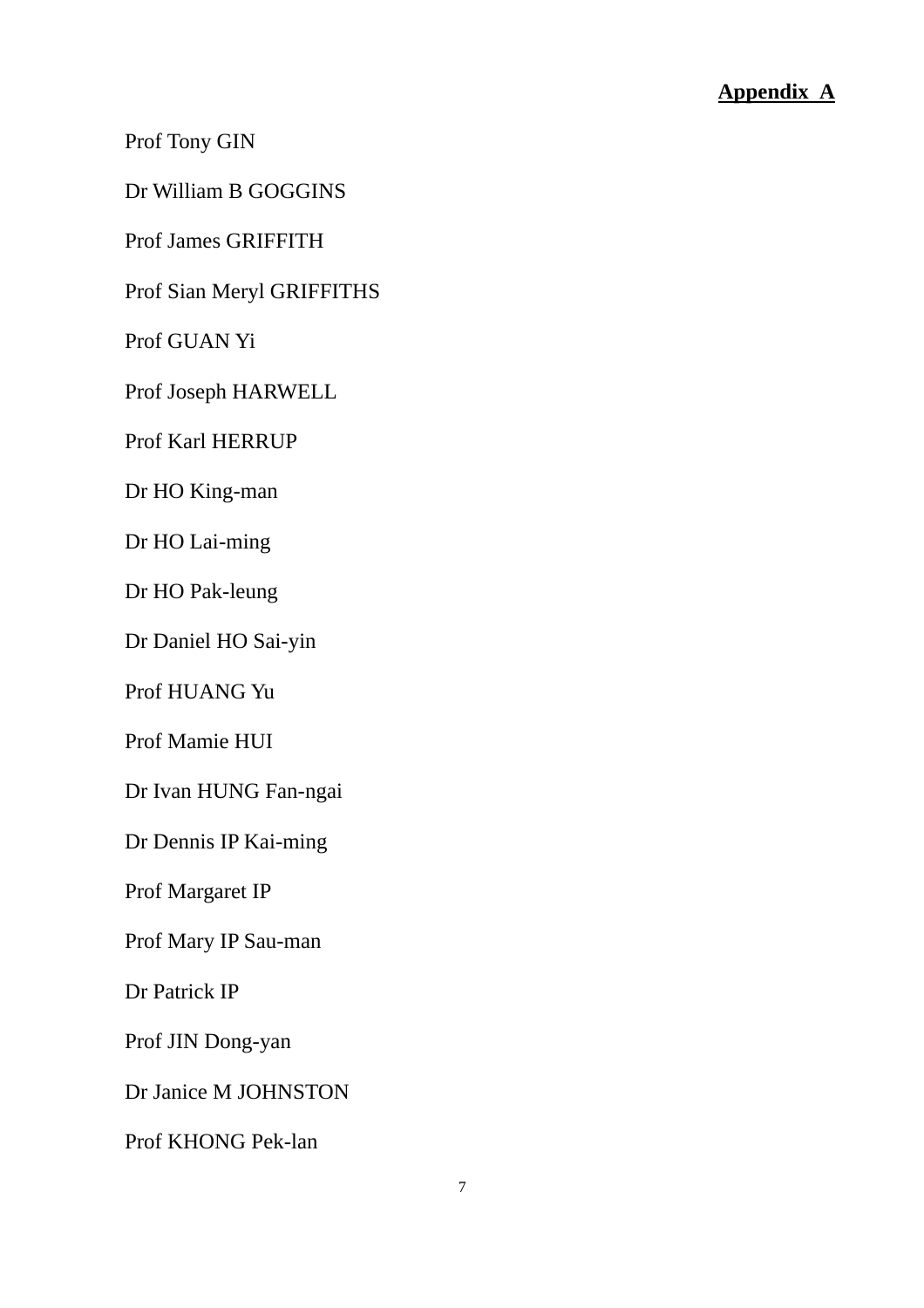Prof KHOO Ui-soon

Prof KWAN Hoi-shan

Dr Patrick KWAN Kwok-leung

Prof Paul LAI Bo-san

Dr Christopher LAI Kei-wai

Prof Jimmy LAI Shiu-ming

Dr Timothy LAI Yuk-yau

Dr David LAM Chi-leung

Prof LAM Ching-wan

Prof Linda LAM Chiu-wa

Prof Karen LAM Siu-ling

Prof Carly LAM Siu-yin

Prof LAM Tai-hing

Prof LAM Tai-pong

Dr Wiley LAM Tak-chiu

Dr Wendy LAM Wing-tak

Prof LAU Chak-sing

Prof Joseph LAU Tak-fai

Prof Simon LAW Ying-kit

Dr Calvin LEE Kai-fai

Prof Nelson LEE Lai-shun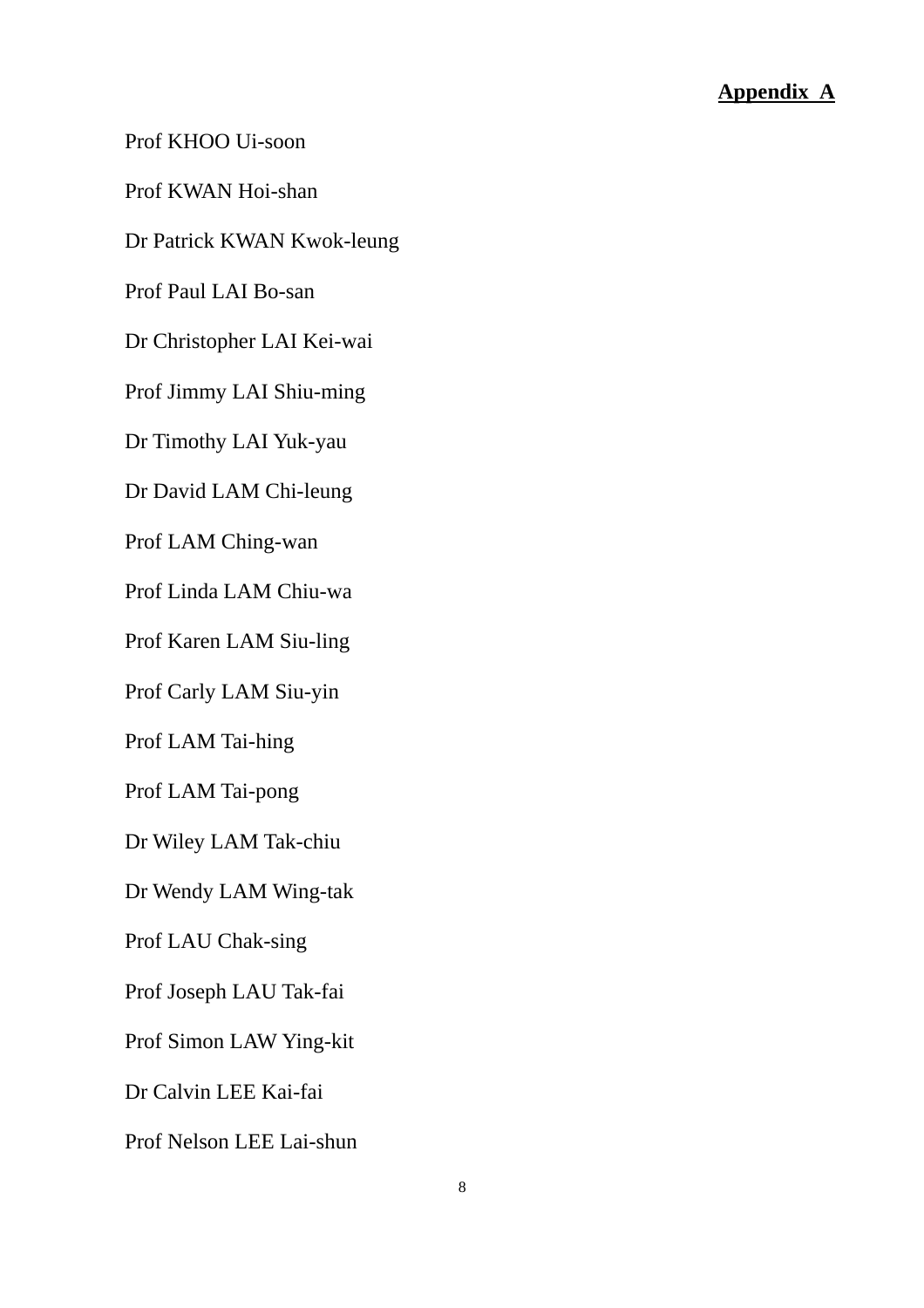Prof Tatia LEE Mei-chun

Dr Jenny LEE Shun-wah

Dr LEE So-lun

Prof Diana LEE Tze-fan

Dr LEUNG Chi-chiu

Dr Gilberto LEUNG Ka-kit

Mr LEUNG Kwok-fai

Prof Cynthia LEUNG Man

Prof LEUNG Po-sing

Prof LEUNG Suet-yi

Prof LEUNG Ting-fan

Prof LEUNG Wai-keung

Prof Ronald Adolphus LI

Dr William LI Ho-cheung

Dr Teresa LI Mun-pik

Dr Wilina LIM Wei-ling

Prof LIN Zhi-xiu

Prof LO Kwok-wai

Dr Raymond LO See-kit

Dr Janice LO Yee-chi

Prof LU Aiping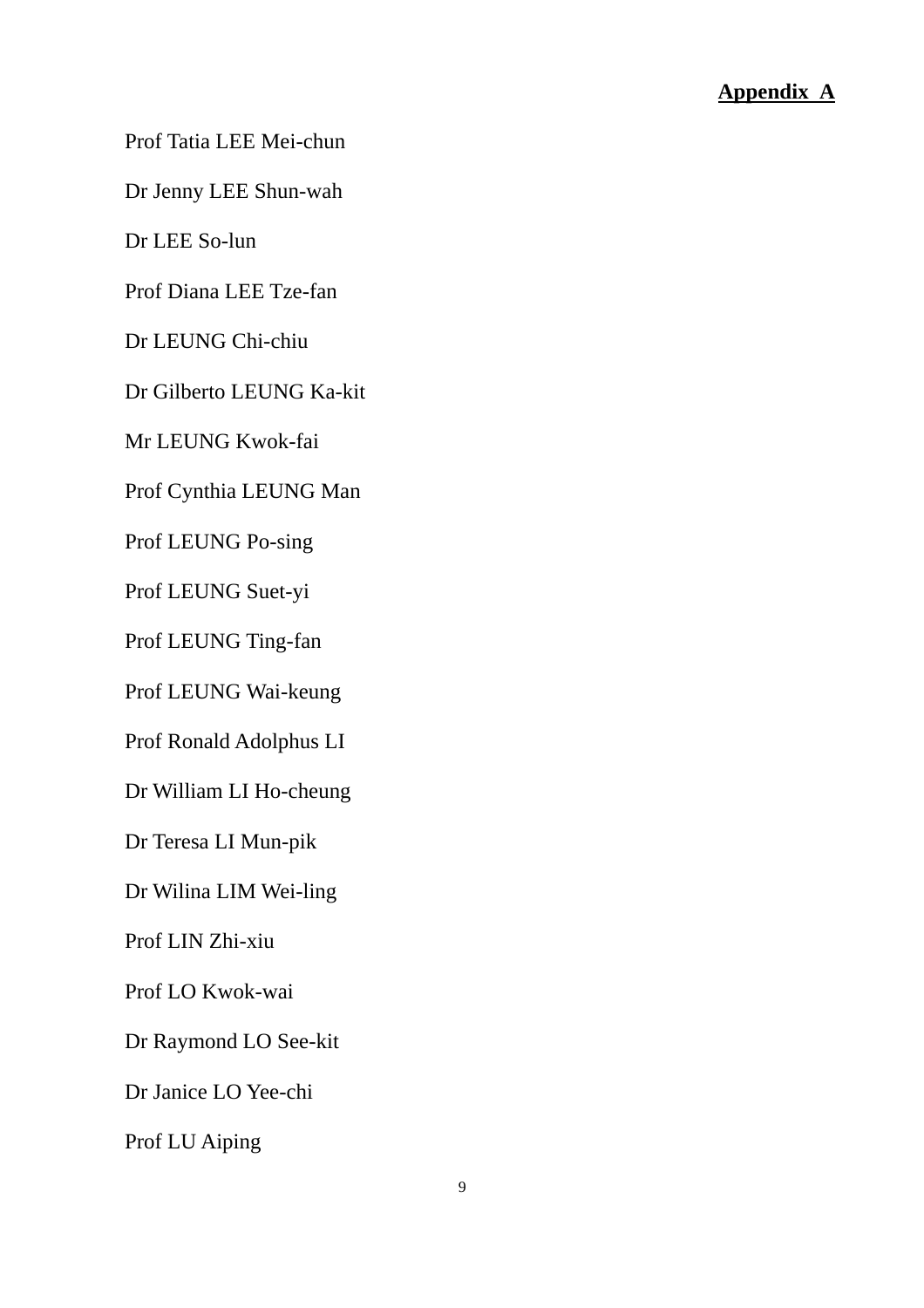Dr Grace LUI Chung-yan

Dr Christopher LUM Chor-ming

Prof Maria LUNG LI

Dr Margaret MAK Kit-yi

Prof David MAN Wai-kwong

Prof Bradley MCPHERSON

Prof Alex MOLASIOTIS

Prof John Malcolm NICHOLLS

Dr Eddy NG Kwok-po

Prof Irene NG Oi-lin

Prof Simon NG Siu-man

Prof Gabriel NG Yin-fat

Prof Hextan NGAN Yuen-sheung

Prof Joseph Sriyal Malik PEIRIS

Dr Leo POON Lit-man

Prof Randy POON Yat-choi

Prof John RUDD

Dr C Mary SCHOOLING

Prof SHEN Jiangang

Prof SO Kwok-fai

Prof SZETO Cheuk-chun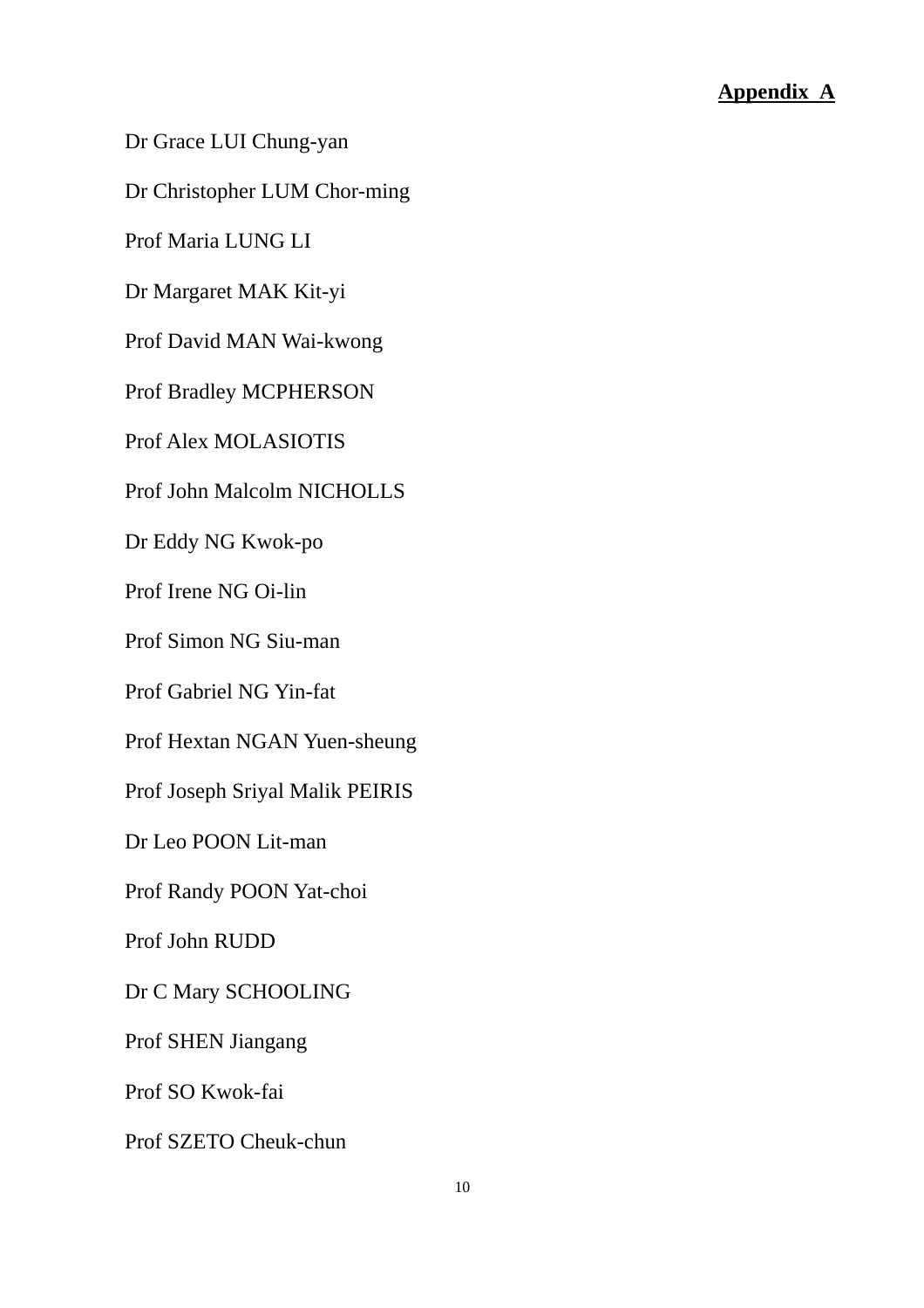Dr TAM Cheuk-yin

Prof TAM Lai-shan

Prof Kathryn TAN Choon-beng

Prof Sydney TANG Chi-wai

Dr TANG Fuk-hay

Prof TANG Jin-ling

Prof Nelson TANG Leung-sang

Dr Marie A TARRANT

Prof Agnes TIWARI Fung-yee

Prof TO Ka-fai

Dr Tony TO Shing-shun

Dr Antonio TONG Chi-kit

Dr Thomas TSANG Ho-fai

 Prof Kenneth TSANG Wah-tak

Prof George TSAO Sai-wah

Prof TSE Hung-fat

Dr Gary TSE Man-kit

Prof Karl TSIM Wah-keung

Prof Stephen TSUI Kwok-wing

Prof WEI Xiaolin

Prof WING Yun-kwok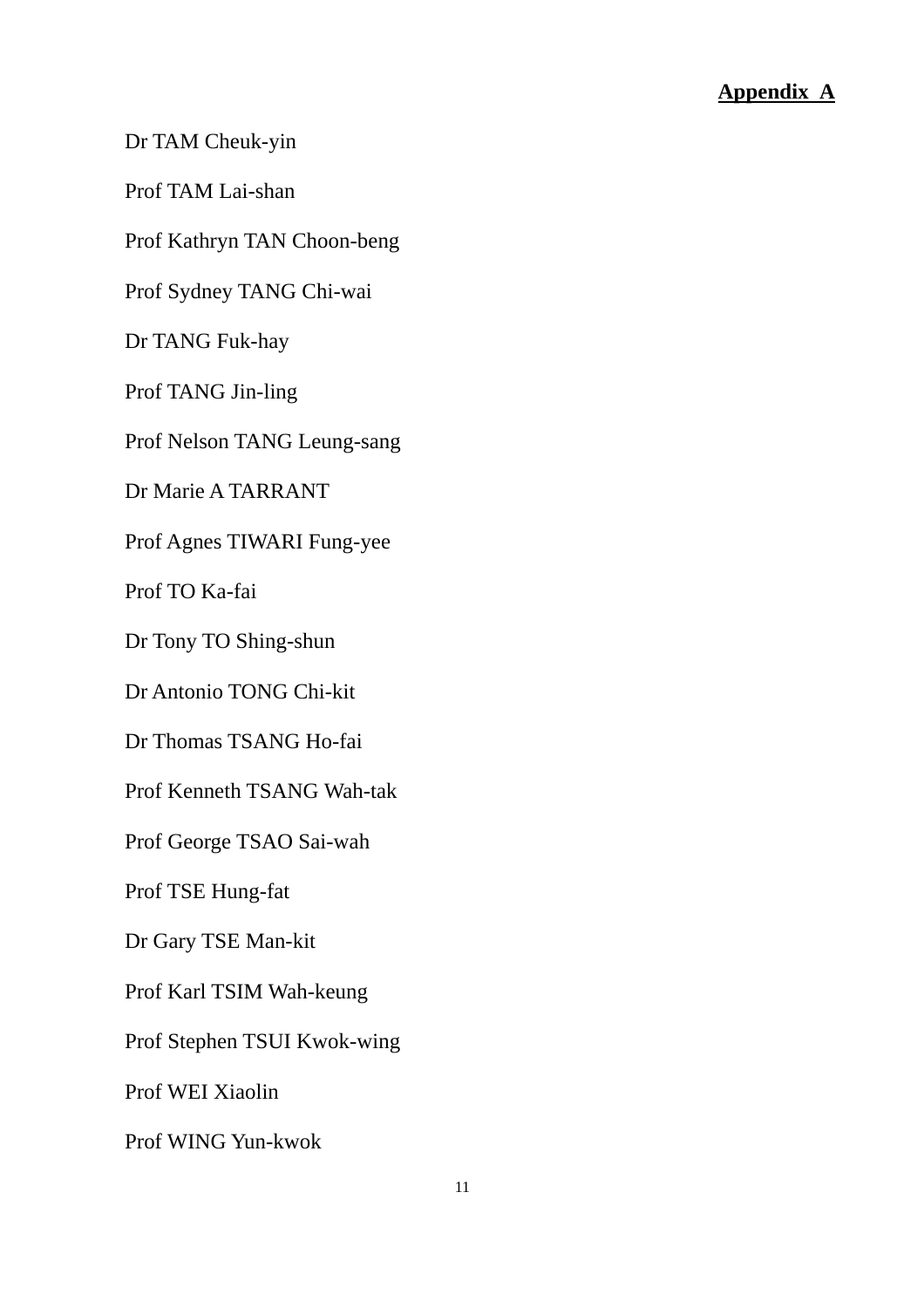Prof Martin WONG Chi-sang

Dr William WONG Chi-wai

Dr WONG Ka-hing

Prof Lawrence WONG Ka-sing

Prof Frances WONG Kam-yuet

Prof Chris WONG Kong-chu

Dr Grace WONG Lai-hung

Dr Cesar WONG Sze-chuen

Prof WONG Tze-wai

Prof Vincent WONG

Prof Gary WONG Wing-kin

Prof Samuel WONG Yeung-shan Prof WONG Yung-hou

Prof Patrick WOO Chiu-yat

Prof Justin WU Che-yuen

Dr Joseph WU

Prof WU Wutian

Prof WU Zhenguo

Prof Hannah XUE Hong

Dr YAM Wing-cheong

Prof Bryan YAN Ping-yen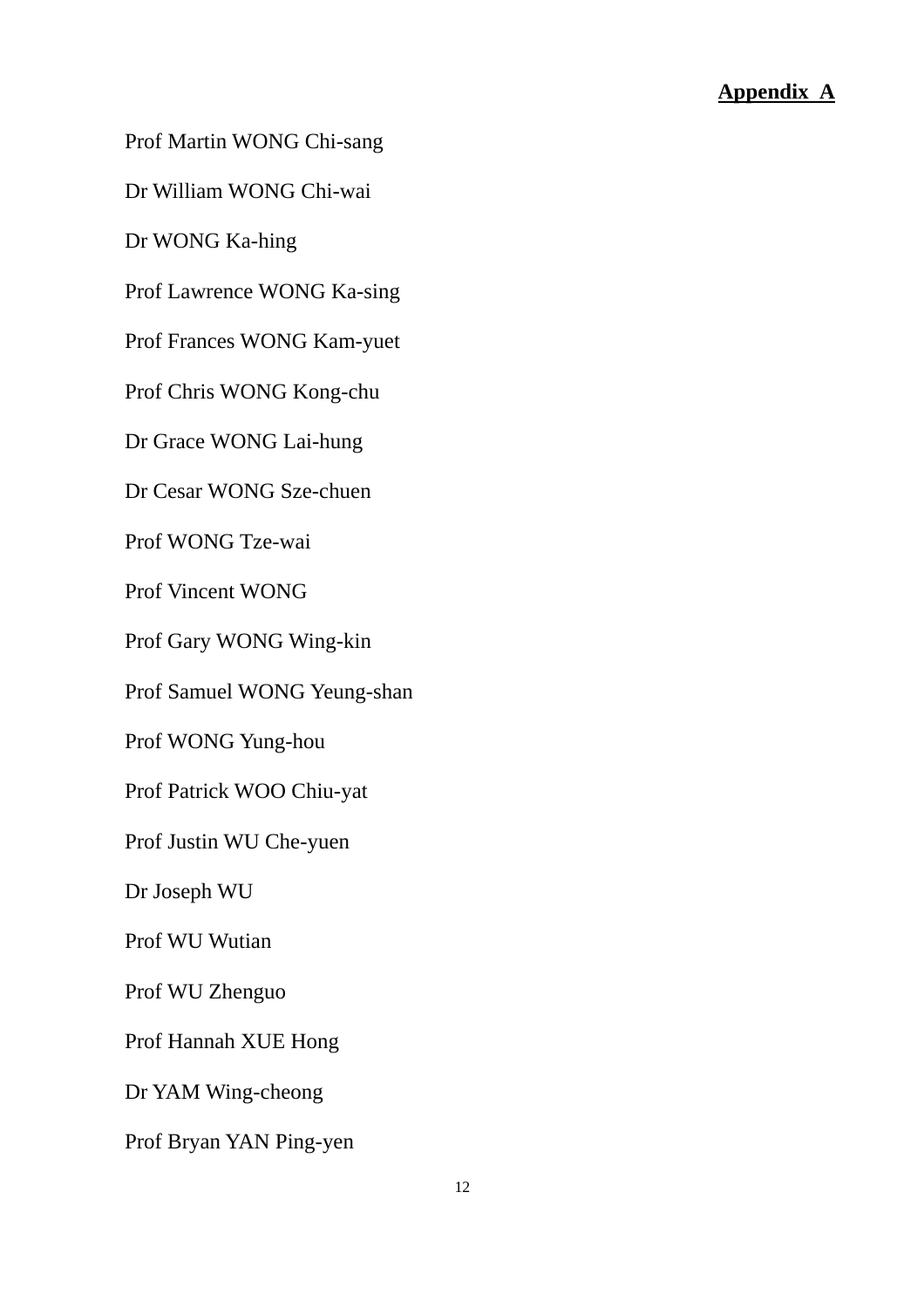Prof Michael YANG Mengsu

Prof Maurice YAP Keng-hung

Prof YEUNG King-lun

Prof YIP Kam-shing

Prof YU Cheuk-man

Prof Doris YU Sau-fung

Dr YU Wai-cho

Dr YU Weichuan

Prof Benjamin YUNG Yat-ming

Prof Benny ZEE Chung-ying

Prof ZHANG Zhangjin

Prof ZHAO Guoping

Prof ZHAO Zhongzhen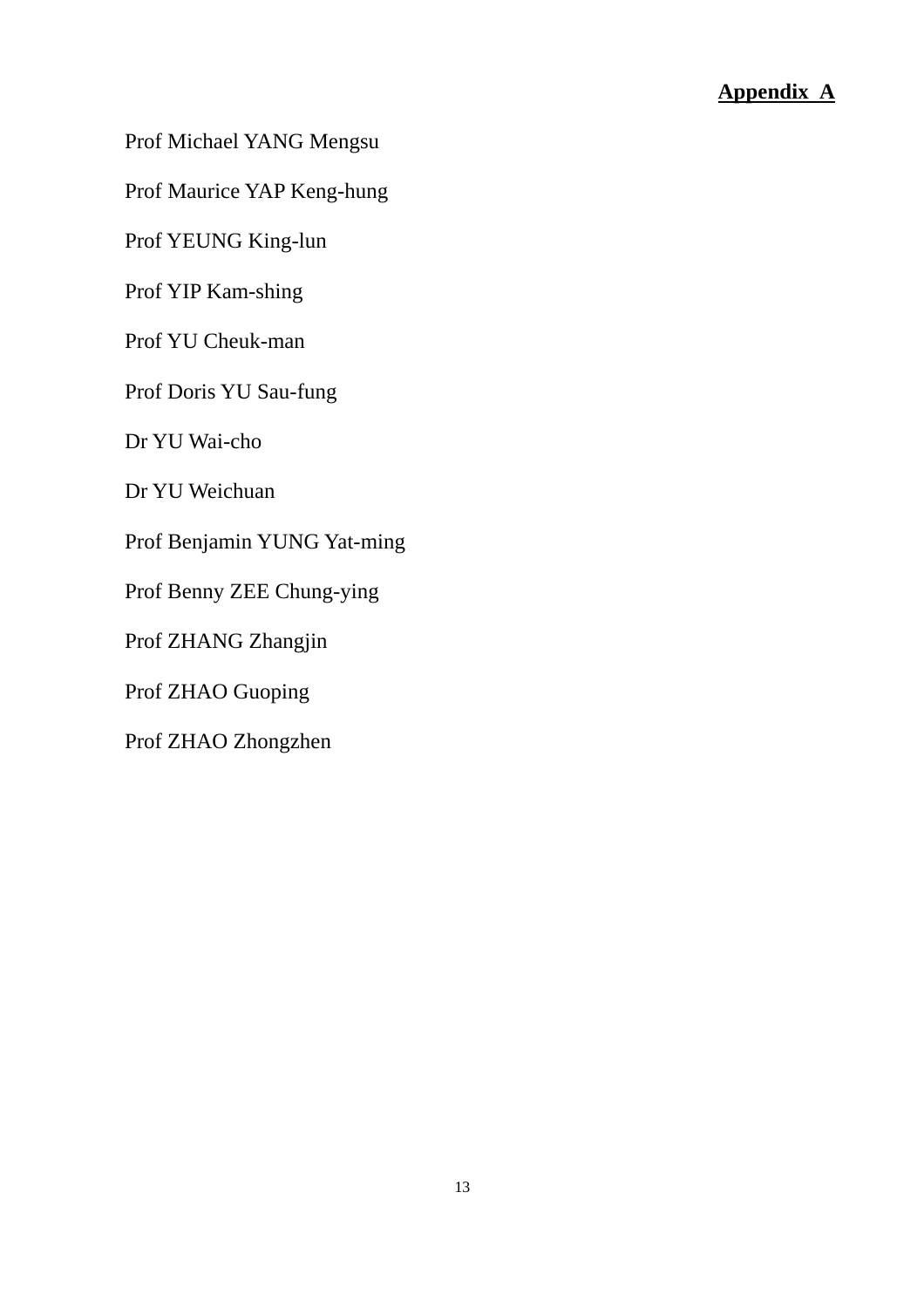# **Thematic Priorities of the Health and Medical Research Fund for 2015**

## **Research Area 1: Health and Health Services**

This area focuses on the cause, treatment, prevention of human diseases and the effectiveness and cost-effectiveness of healthcare services and policy.

## **Theme 1: Public Health**

## **Ref. Code Major non-communicable diseases (NCD)**

- **PH-NC-1** Identification and surveillance of socioeconomic and health-related risk factors associated with quality of life and major NCD in local population
- **PH-NC-2** <sup>o</sup> Risk factors of cancers that has rising trends in Hong Kong in recent years including thyroid cancer, corpus cancer, prostate cancer, kidney cancer, non-small cell lung cancer and ovarian cancer
- **PH-NC-3 •** Effectiveness of interventions to tackle NCD and their contributing factors, e.g. cancer, cardiovascular diseases, cerebrovascular diseases, childhood nutrition and obesity
- **PH-NC-4** <sup>o</sup> Extent and impact of food marketing on children's eating behaviour and body weight

## **Modifiable lifestyle factors**

## ○ **Tobacco control**

- **PH-MF-1a •** Identification of factors and evaluation of methods to prevent uptake of smoking
- **PH-MF-1b •** Effectiveness of strategies to reduce smoking prevalence in general population
- **PH-MF-1c •** Effectiveness of smoking cessation programmes and publicity including new media
- **PH-MF-1d •** Evaluation of tobacco control policies (including surveillance and intervention)

## ○ **Alcohol consumption behaviour and harm**

- **PH-MF-2a •** Identification of factors influencing drinking behaviour
- **PH-MF-2b**  Effectiveness and cost-effectiveness of interventions to reduce alcohol-related harm
- **PH-MF-2c •** Public health impact of alcohol tax change
- **PH-MF-2d •** Effect of restricting off-premises alcohol sale to underage people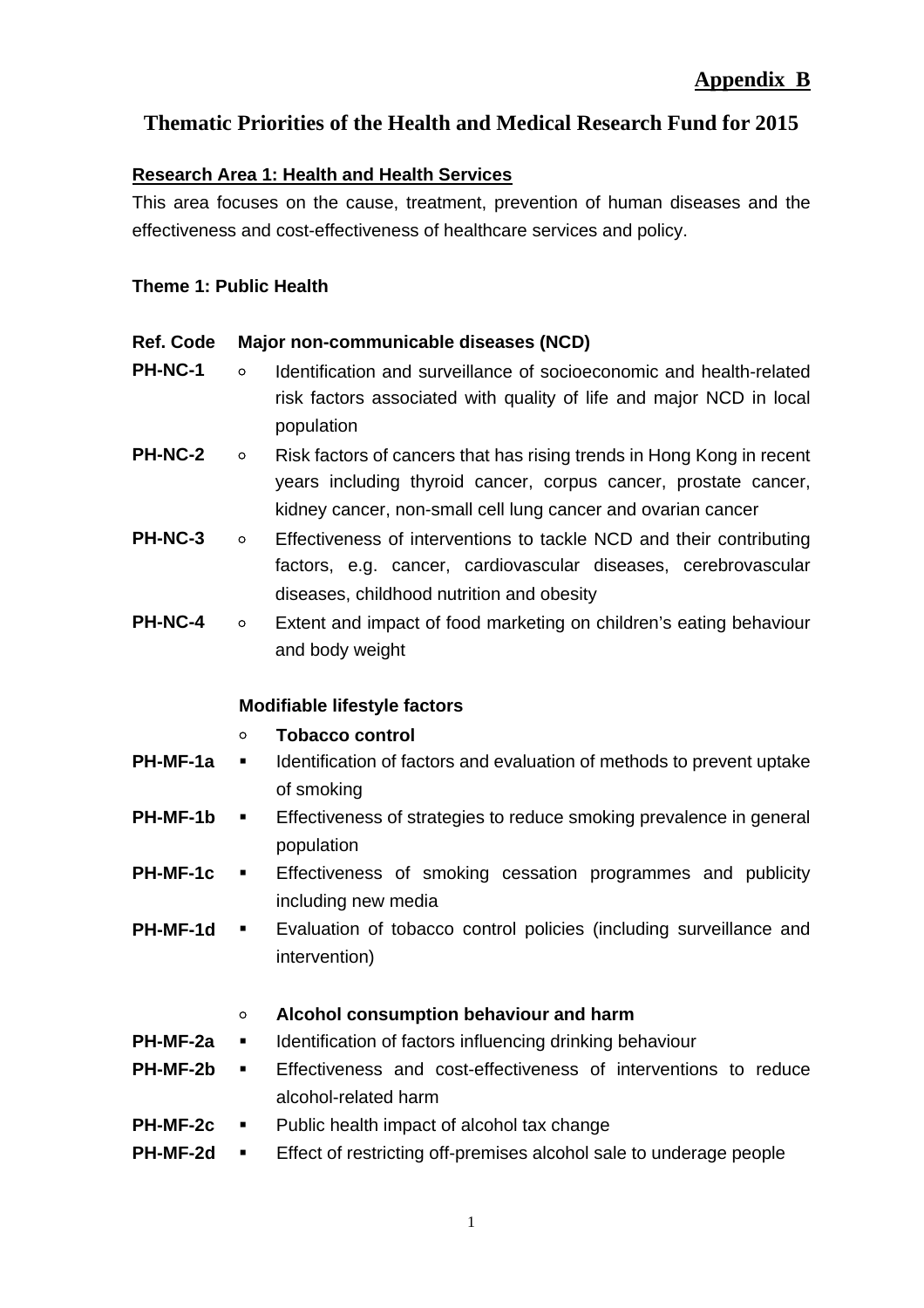#### ○ **Promoting good mental health**

- **PH-MF-3a** Assessment of people suffering from and at risks of developing mental disorders
- **PH-MF-3b •** Risk and protective factors for mental disorders
- **PH-MF-3c •** Effectiveness of interventions to promote mental well-being and optimize recovery from mental disorders
- **PH-MF-3d •** Mental health literacy of the general public

### ○ **Injury and poisoning**

- **PH-MF-4a •** Identification of risk factors and effectiveness of prevention methods, especially in the areas of domestic injury, sports injury, falls and drowning/ near drowning
- **PH-MF-4b •** Study on the epidemiology and the clinical aspects of metal poisoning in Hong Kong

#### ○ **Sleep deprivation**

- **PH-MF-5a •** Effects of sleep deprivation on physical and mental health outcomes
- **PH-MF-5b •** Effectiveness of strategies to promote sleep hygiene
- **PH-MF-5c** Effects of sleep intervention to reverse the adverse outcomes in chronically sleep deprived individuals

#### ○ **Exercise science and health**

- **PH-MF-6a •** Effectiveness of exercise intervention to promote physical and psychological well-being in disease populations
- **PH-MF-6b •** Effective strategies to promote physical activity in general population
- **PH-MF-6c •** Relationships between fundamental motor development and physical literacy
- **PH-MF-6d Exercise and cognitive health**

### ○ **Environmental pollution and climate change**

- **PH-EP-1 Epidemiology, identification and quantification of pollutants**
- **PH-EP-2**  Impact on health
- **PH-EP-3** Improve public health knowledge about linkages between health and climate
- **PH-EP-4 E** Effectiveness of climate change adaptation and mitigation to protect health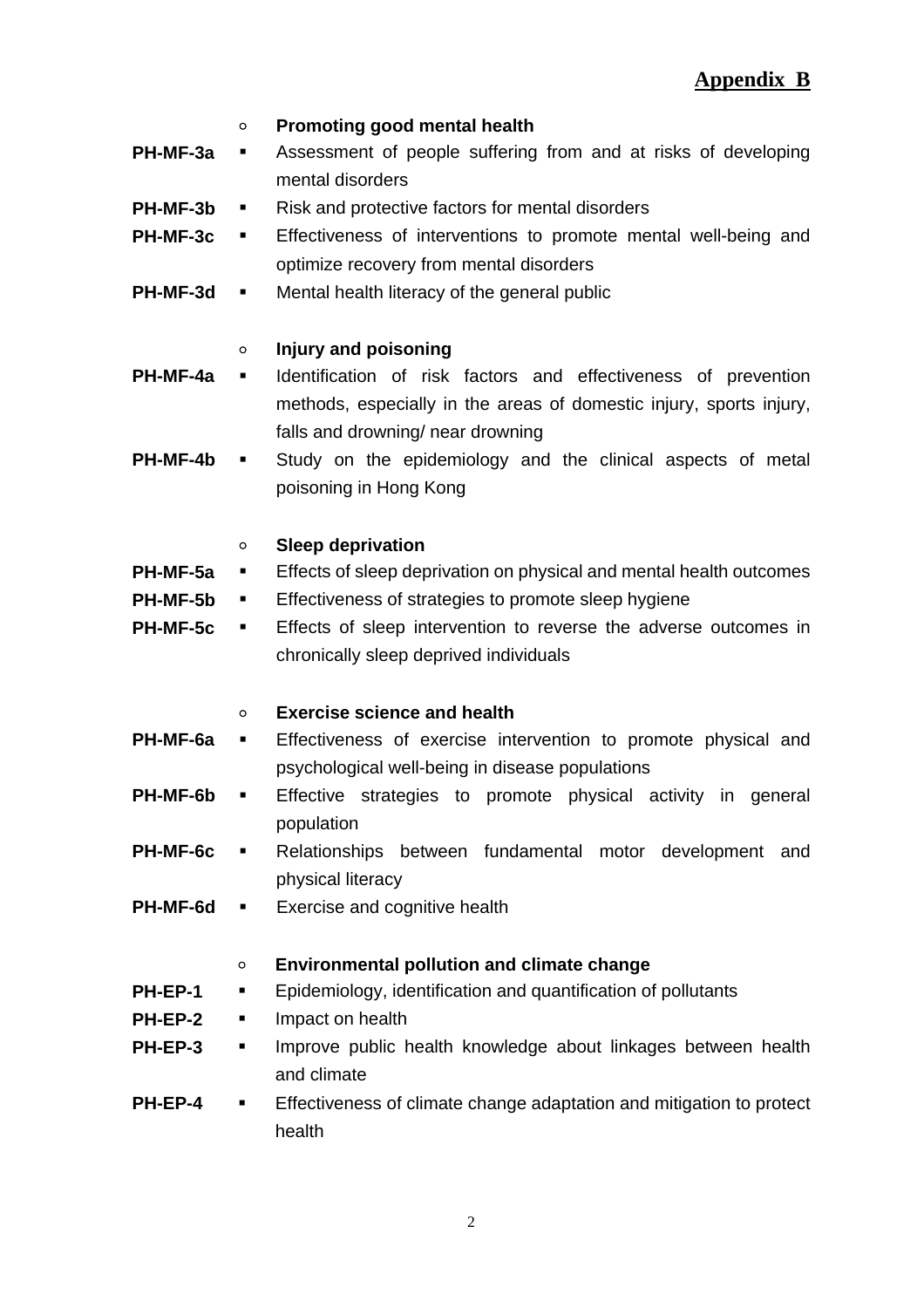# **Theme 2: Health Services**

| HS-PC-1<br><b>HS-PC-2</b><br>HS-PC-3 | o<br>٠<br>٠<br>٠ | <b>Primary care</b><br>Developing multidisciplinary health service models<br>Evaluation of adoption of the Hong Kong Reference Frameworks in<br>Primary Care Settings and identification of the associated enabling<br>factors and/or barriers<br>Effectiveness of primary care programmes |
|--------------------------------------|------------------|--------------------------------------------------------------------------------------------------------------------------------------------------------------------------------------------------------------------------------------------------------------------------------------------|
|                                      | o                | Chronic disease management and palliative care                                                                                                                                                                                                                                             |
| HS-CD-1                              | ٠                | Service delivery models and effectiveness for chronic disease<br>management                                                                                                                                                                                                                |
| <b>HS-CD-2</b>                       | $\blacksquare$   | Health economic analysis of the new target/biological therapies                                                                                                                                                                                                                            |
| <b>HS-CD-3</b>                       | ٠                | Effectiveness and safety of new medications or innovative devices<br>in the management of obesity                                                                                                                                                                                          |
| $HS$ -CD-4                           | ٠                | Effectiveness of end-of-life programmes in residential care homes                                                                                                                                                                                                                          |
| $HS$ -CD-5                           | ٠                | Effectiveness of supportive and palliative/end of life care                                                                                                                                                                                                                                |
|                                      | o                | Reducing avoidable hospitalisation                                                                                                                                                                                                                                                         |
| <b>HS-RH-1</b>                       | ٠                | Effectiveness of programmes to reduce avoidable hospitalisation                                                                                                                                                                                                                            |
| <b>HS-RH-2</b>                       | ٠                | Evaluation of models of ambulatory care                                                                                                                                                                                                                                                    |
| HS-RH-3                              | ٠                | Health systems research to support enhancing care in the<br>community                                                                                                                                                                                                                      |
|                                      | $\circ$          | <b>Elderly care</b>                                                                                                                                                                                                                                                                        |
| HS-EC-1                              | ٠                | Prevention of cognitive decline in old age, exploring intervention<br>methods and models of care for dementia                                                                                                                                                                              |
| HS-EC-2                              | ٠                | Promote the bone health of elderly population and to promulgate<br>secondary prevention of fragility fractures                                                                                                                                                                             |
| HS-EC-3                              | ٠                | Early return to function and quality of life after fragility fractures in<br>elderly                                                                                                                                                                                                       |
| HS-EC-4                              | ٠                | Effectiveness of structured fall prevention programmes for elders in<br>the community                                                                                                                                                                                                      |
|                                      | o                | <b>Evaluation on efficiency</b>                                                                                                                                                                                                                                                            |
| HS-EE-1                              | ٠                | Cost-effectiveness models for better management plans                                                                                                                                                                                                                                      |
| HS-EE-2                              | ٠                | Cost-utility comparisons between treatment options                                                                                                                                                                                                                                         |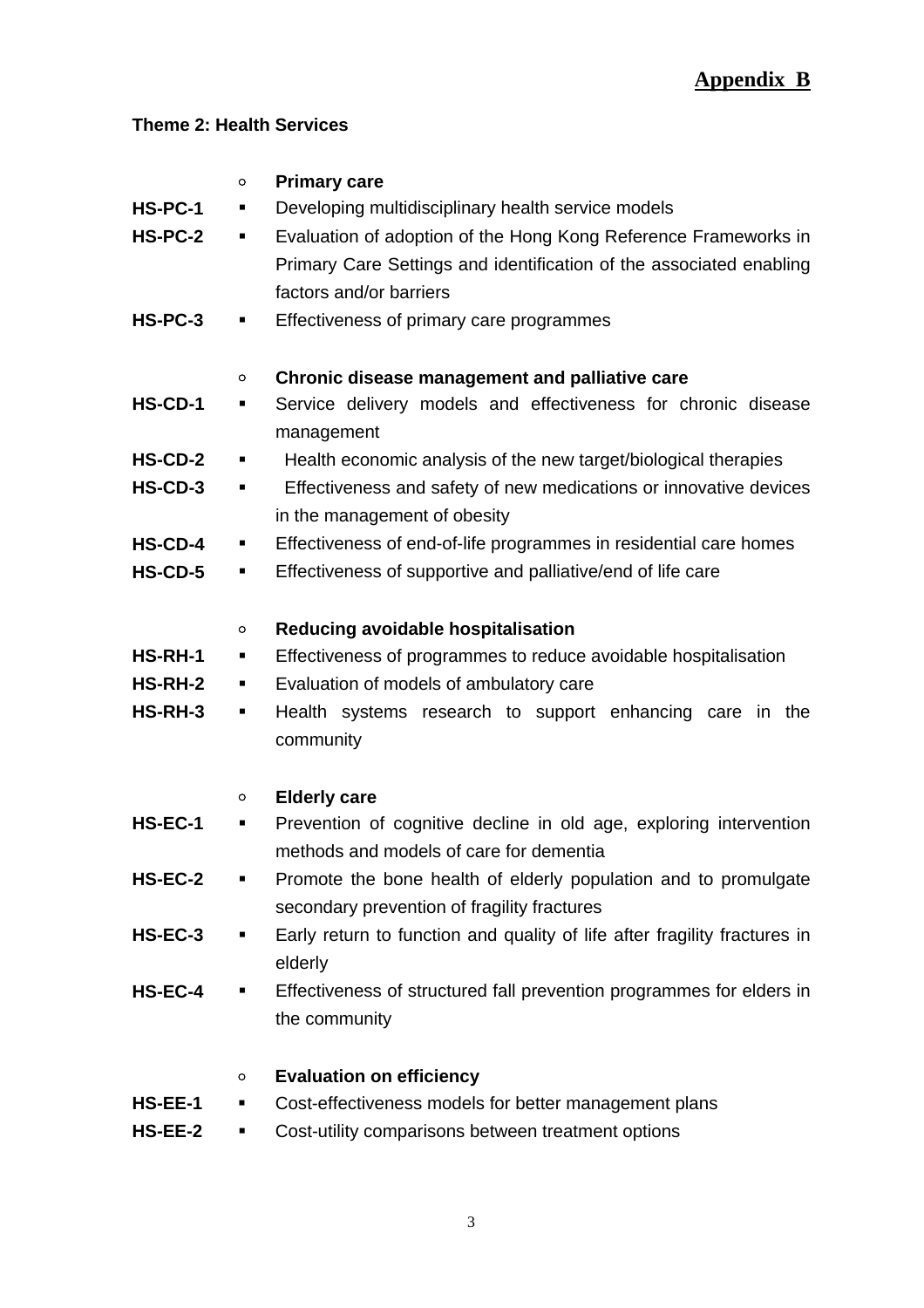- **Use of modern information technology in healthcare**
- **HS- IT-1**  Improve quality and safety of patient care
- HS- IT-2 **·** Enhance efficiency
- **HS- IT-3**  Facilitate public private collaboration
- **HS- IT-4** Enhance the capacity and ability in ambulatory / community care

#### **Theme 3: Chinese Medicine**

- **CM-1** Integrated approaches in combining Chinese and Western models of health care
- **CM-2** Effectiveness of Chinese medicine in prevention/ treatment of human diseases
- **CM-3** Interactions including efficacy and toxicity of combined Chinese-western medicine
- **CM-4** Identifying quality control parameters for Chinese medicines

### **Research Area 2: Infectious Diseases**

This area focuses on the research of infectious diseases which pose potential threats in Hong Kong and neighbouring areas.

### **Theme 1: Respiratory Pathogens (including influenza and tuberculosis)**

- **RP-1** Epidemiology (including mathematical modelling)
- **RP-2** Transmission
- **RP-3** Pathogenesis
- **RP-4** Rapid diagnostic tests
- **RP-5** Novel control approaches
- **RP-6** Economic burden of disease
- **RP-7** Vaccine and therapies

### **Theme 2: Emerging & Zoonotic Diseases**

- **EZ-1** Characterise new pathogens in animals that can infect humans
- **EZ-2** Identification of risk factors that contribute to the emergence of disease
- **EZ-3** Transmission
- **EZ-4** Pathogenesis
- **EZ-5** Development of diagnostic tests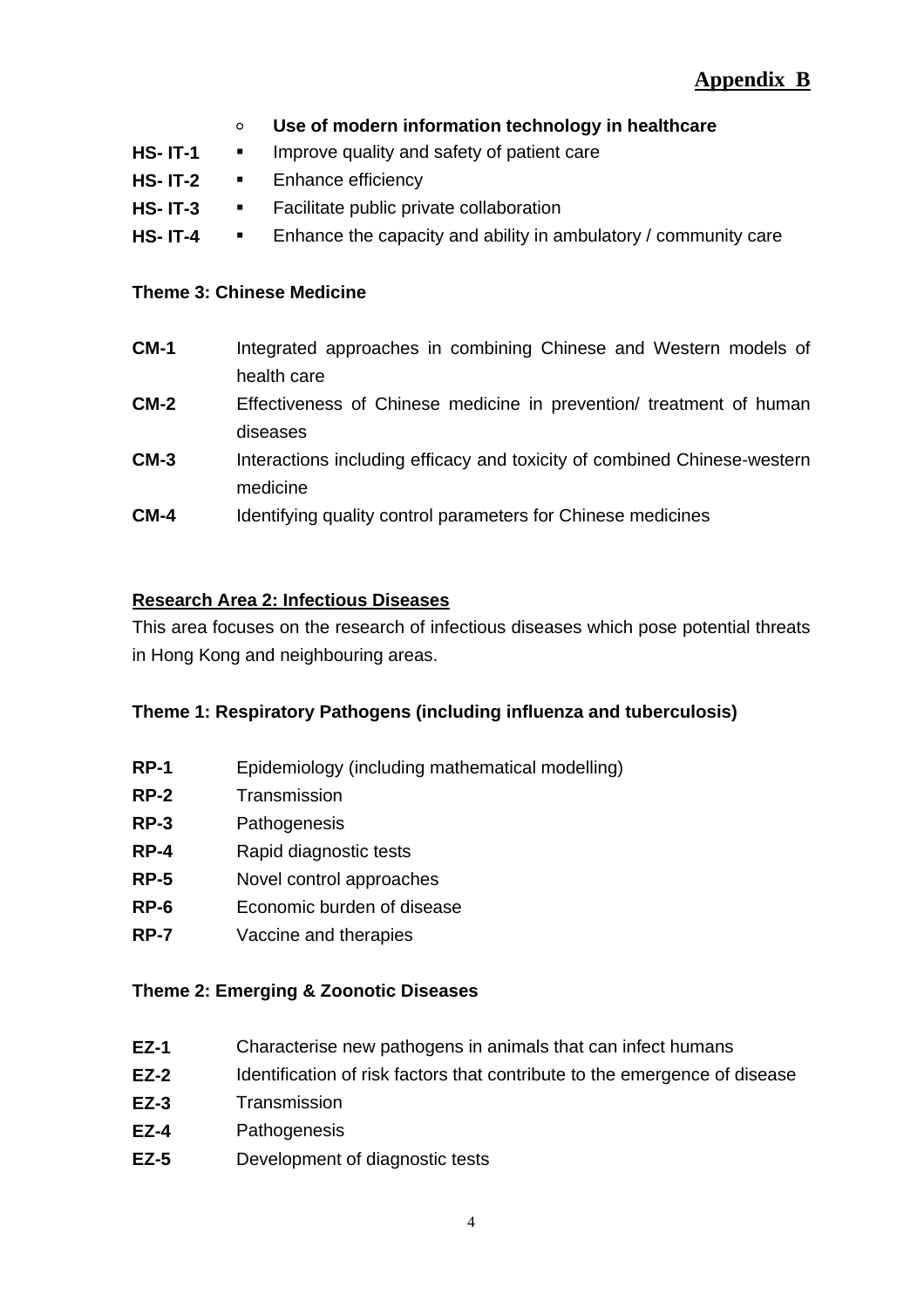- **EZ-6** Surveillance methods for emerging infections
- **EZ-7** Vaccine and therapies

## **Theme 3: Antimicrobial Resistance**

- **AR-1** Epidemiology of multi-drug resistant organisms
- **AR-2** Identification of risk factors for colonisation and infection
- **AR-3** Mechanisms of resistance and its transfer
- **AR-4** Laboratory-based strategies for detection
- **AR-5** Optimal infection control measures
- **AR-6** Appropriate antimicrobial therapy and avoidance of antibiotic overuse
- **AR-7** Effectiveness of programmes to promote antibiotic awareness in community and antimicrobial resistance

## **Theme 4: Vaccination Programmes**

- **VP-1** Development of new vaccines
- **VP-2** Acceptability of vaccination programmes (e.g. pneumococcal vaccination in elderly) and factors affecting vaccination
- **VP-3** Effectiveness and economic analysis of vaccine (e.g. effectiveness in seasonal influenza vaccine in local community and cost-benefit analysis of hepatitis A vaccine)
- **VP-4** Measures to enhance vaccination of elderly, institutionalised or other at-risk populations

## **Theme 5: Technology Platforms**

- **TP-1** Application of the "omics" technologies in infectious diseases diagnosis and epidemiology studies
- **TP-2** Application of the new mobile IT technologies in infectious disease surveillance and contact tracing
- **TP-3** Genome sequencing and molecular epidemiology
- **TP-4** Technology substitution/supplement for traditional pathogen typing methods

## **Theme 6: Severe Sepsis**

**SS-1 Epidemiology in Hong Kong**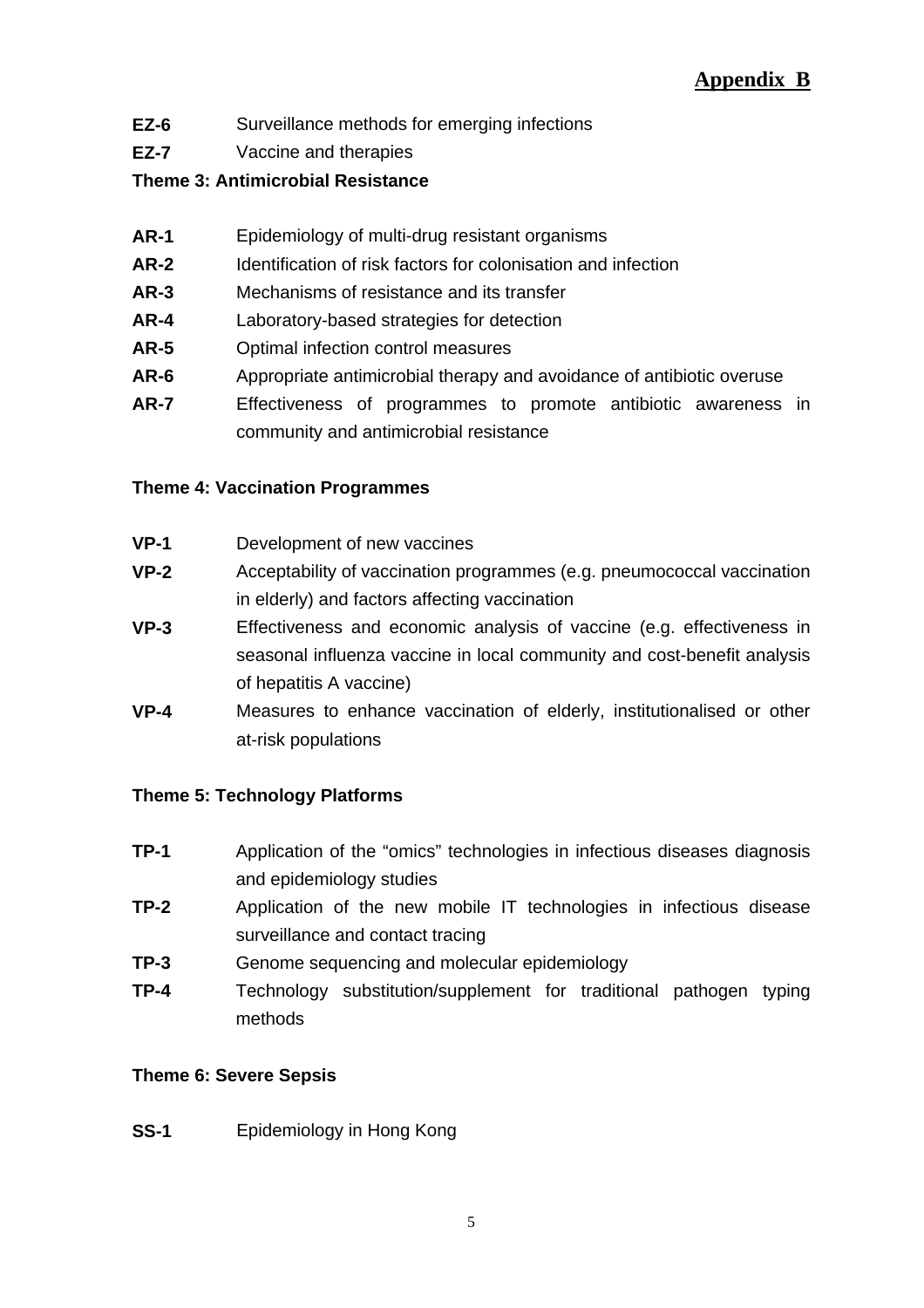# **Appendix B**

## **Research Area 3: Advanced Medical Research**

This area focuses on the development and use of new technologies, and treatment paradigms to improve human health. The following 4 themes are our priorities:

## **Theme 1: Clinical Genetics**

- **CG-1** Genetic and genomic study of major chronic and hereditary diseases in Hong Kong
- **CG-2** Identification of biomarkers for common cancers using molecular biology approaches
- **CG-3** Genetic counselling
- **CG-4** Research on ethical, legal and social issues associated with advances in medical genetics and genomics

### **Theme 2: Clinical Trials**

- **CT-1** Assessing the safety and effectiveness of a new medication/ new device/ new indication of existing medication or device on a specific group of patients
- **CT-2** Comparing the effectiveness in patients with a specific disease of two or more already approved or common interventions for that disease

### **Theme 3: Neuroscience**

- **NS-1** Epidemiology, identification of risk factors, prevention, diagnosis, treatment, management and rehabilitation of neurological diseases, particularly neurodegenerative diseases, stroke and injuries
- **NS-2** Stem cell therapy and regenerative medicine

## **Theme 4: Paediatrics**

**PD-1** Epidemiology, identification of risk factors, prevention, diagnosis, treatment, management in the following special areas: Neonatology, respiratory, allergy, clinical immunology, dermatology, gastroenterology, haematology, oncology, metabolic, cardiovascular, surgical diseases and nutrition (Vitamin D supplementation to exclusive breastfed babies)